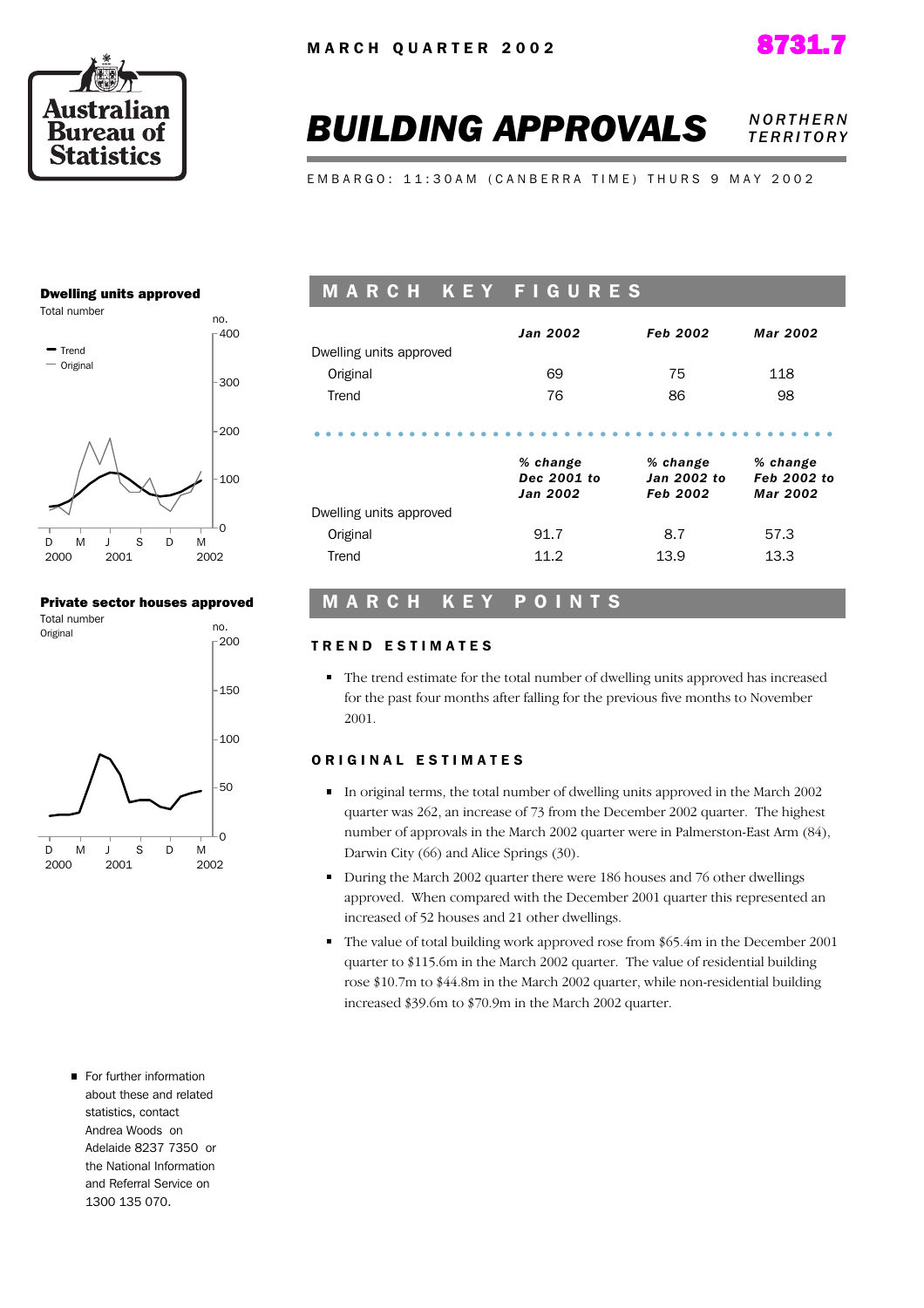# N O T E S

| FORTHCOMING ISSUES     | <b>ISSUE</b>                                                                                                                                                                                                                                                                                                                           | RELEASE DATE                                                                      |  |  |  |  |  |  |  |
|------------------------|----------------------------------------------------------------------------------------------------------------------------------------------------------------------------------------------------------------------------------------------------------------------------------------------------------------------------------------|-----------------------------------------------------------------------------------|--|--|--|--|--|--|--|
|                        | June 2002                                                                                                                                                                                                                                                                                                                              | 6 August 2002                                                                     |  |  |  |  |  |  |  |
|                        | September 2002                                                                                                                                                                                                                                                                                                                         | 7 November 2002                                                                   |  |  |  |  |  |  |  |
|                        |                                                                                                                                                                                                                                                                                                                                        |                                                                                   |  |  |  |  |  |  |  |
| CHANGES IN THIS ISSUE  | There are no changes in this issue.                                                                                                                                                                                                                                                                                                    |                                                                                   |  |  |  |  |  |  |  |
|                        |                                                                                                                                                                                                                                                                                                                                        |                                                                                   |  |  |  |  |  |  |  |
| DATA NOTES             | A special article on 'Average Value of New Houses' in the years 1987-88 to 2000-01 was<br>included in the March 2002 issue of 'Building Approvals Australia' (ABS Cat. no.<br>8731.0). This article is available from the ABS website at www.abs.gov.au. Go to the<br>'Australia Now' tab on the home page then select 'Construction'. |                                                                                   |  |  |  |  |  |  |  |
|                        | Information about ABS Building and Construction statistics and other related data is<br>now available from the 'Building and Construction Theme Page' on the ABS website<br>(click on the 'Themes' button and then click on 'Building and Construction'). The<br>theme page includes information about:                                |                                                                                   |  |  |  |  |  |  |  |
|                        | and hardcopy) and contact details;                                                                                                                                                                                                                                                                                                     | the Building and Construction Program's major papers and publications (electronic |  |  |  |  |  |  |  |
|                        | each of our major data collections, and examples of uses of building and<br>П<br>construction statistics;                                                                                                                                                                                                                              |                                                                                   |  |  |  |  |  |  |  |
|                        |                                                                                                                                                                                                                                                                                                                                        | issues of importance to providers and clients, including publication timetables;  |  |  |  |  |  |  |  |
|                        |                                                                                                                                                                                                                                                                                                                                        | help for providers, including contact details and the survey dispatch timetables; |  |  |  |  |  |  |  |
|                        | alternative sources of Australian building and construction data.                                                                                                                                                                                                                                                                      |                                                                                   |  |  |  |  |  |  |  |
|                        |                                                                                                                                                                                                                                                                                                                                        |                                                                                   |  |  |  |  |  |  |  |
| REVISIONS THIS QUARTER | Revisions have been made to total dwelling units in this issue as a result of receiving<br>previously unreported data. A revision of +1 has been made in the 2000-2001 financial<br>year.                                                                                                                                              |                                                                                   |  |  |  |  |  |  |  |
|                        |                                                                                                                                                                                                                                                                                                                                        |                                                                                   |  |  |  |  |  |  |  |
|                        |                                                                                                                                                                                                                                                                                                                                        |                                                                                   |  |  |  |  |  |  |  |

ROBYN ELLIOTT Regional Director, Northern Territory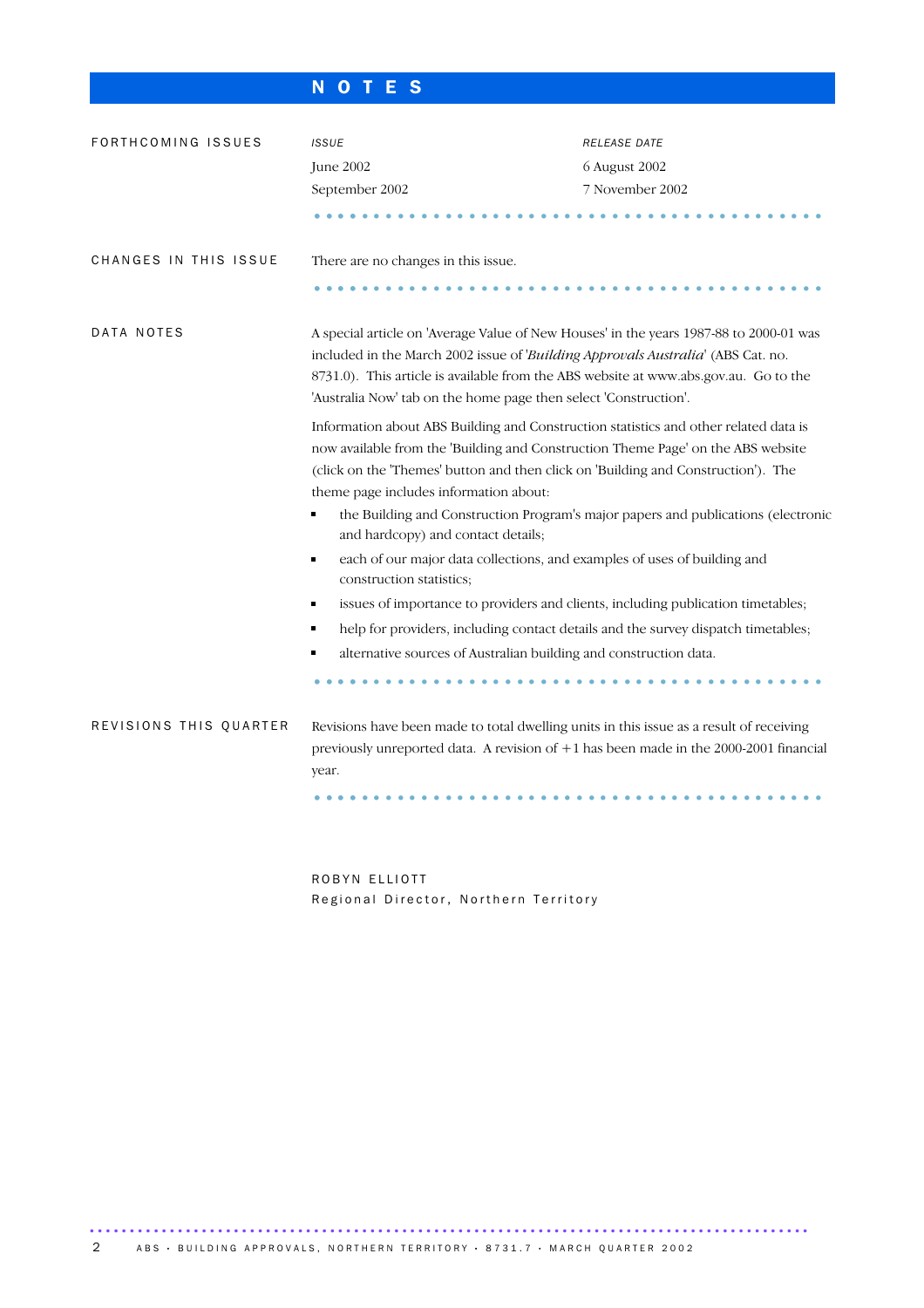

# <sup>1</sup> DWELLING UNITS APPROVED: Original and Trend .....................................................................

|                      |                   | HOUSES           |       |                   | OTHER DWELLINGS     |                |                   | TOTAL DWELLING UNITS |         |                |  |
|----------------------|-------------------|------------------|-------|-------------------|---------------------|----------------|-------------------|----------------------|---------|----------------|--|
|                      | Private<br>sector | Public<br>sector | Total | Private<br>sector | Public<br>sector    | Total          | Private<br>sector | Public<br>sector     | Total   | Trend estimate |  |
| Period               | no.               | no.              | no.   | no.               | no.                 | no.            | no.               | no.                  | no.     | no.            |  |
|                      |                   |                  |       |                   |                     |                |                   |                      |         |                |  |
| 1998-1999            | 1 0 1 4           | 513              | 1527  | 644               | 47                  | 691            | 1658              | 560                  | 2 2 1 8 | n.a.           |  |
| 1999-2000            | 739               | 170              | 909   | 528               | 102                 | 630            | 1 2 6 7           | 272                  | 1539    | n.a.           |  |
| 2000-2001            | 474               | 136              | 610   | 288               | 203                 | 491            | 762               | 339                  | 1 1 0 1 | n.a.           |  |
| 9 months to Mar 2001 | 257               | 118              | 375   | 192               | 40                  | 232            | 449               | 158                  | 607     | n.a.           |  |
| 9 months to Mar 2002 | 364               | 107              | 471   | 213               | 11                  | 224            | 577               | 118                  | 695     | n.a.           |  |
| 2001                 |                   |                  |       |                   |                     |                |                   |                      |         |                |  |
| January              | 22                | 21               | 43    | $\overline{2}$    | 0                   | $\overline{2}$ | 24                | 21                   | 45      | 46             |  |
| February             | 22                | $\overline{4}$   | 26    | $\sqrt{2}$        | $\mathbf 0$         | $\overline{2}$ | 24                | $\overline{4}$       | 28      | 56             |  |
| March                | 25                | 12               | 37    | 80                | $\mathbf 0$         | 80             | 105               | 12                   | 117     | 73             |  |
| April                | 54                | 11               | 65    | 45                | 68                  | 113            | 99                | 79                   | 178     | 91             |  |
| May                  | 84                | $\overline{4}$   | 88    | 44                | $\mathbf 0$         | 44             | 128               | $\overline{4}$       | 132     | 106            |  |
| June                 | 79                | 3                | 82    | $\overline{7}$    | 95                  | 102            | 86                | 98                   | 184     | 114            |  |
| July                 | 63                | $\mathbf 0$      | 63    | 31                | $\mathbf 0$         | 31             | 94                | $\mathbf 0$          | 94      | 112            |  |
| August               | 35                | 9                | 44    | 31                | $\mathbf 0$         | 31             | 66                | 9                    | 75      | 100            |  |
| September            | 38                | 6                | 44    | 31                | $\mathbf 0$         | 31             | 69                | 6                    | 75      | 84             |  |
| October              | 38                | 29               | 67    | 36                | $\mathbf 0$         | 36             | 74                | 29                   | 103     | 70             |  |
| November             | 30                | 5                | 35    | 13                | $\overline{2}$      | 15             | 43                | $\overline{7}$       | 50      | 65             |  |
| December             | 28                | $\overline{4}$   | 32    | $\mathbf 0$       | $\overline{4}$      | 4              | 28                | 8                    | 36      | 68             |  |
| 2002                 |                   |                  |       |                   |                     |                |                   |                      |         |                |  |
| January              | 41                | 21               | 62    | $\overline{2}$    | 5                   | $\overline{7}$ | 43                | 26                   | 69      | 76             |  |
| February             | 44                | 17               | 61    | 14                | $\mathsf{O}\xspace$ | 14             | 58                | 17                   | 75      | 86             |  |
| March                | 47                | 16               | 63    | 55                | $\mathbf 0$         | 55             | 102               | 16                   | 118     | 98             |  |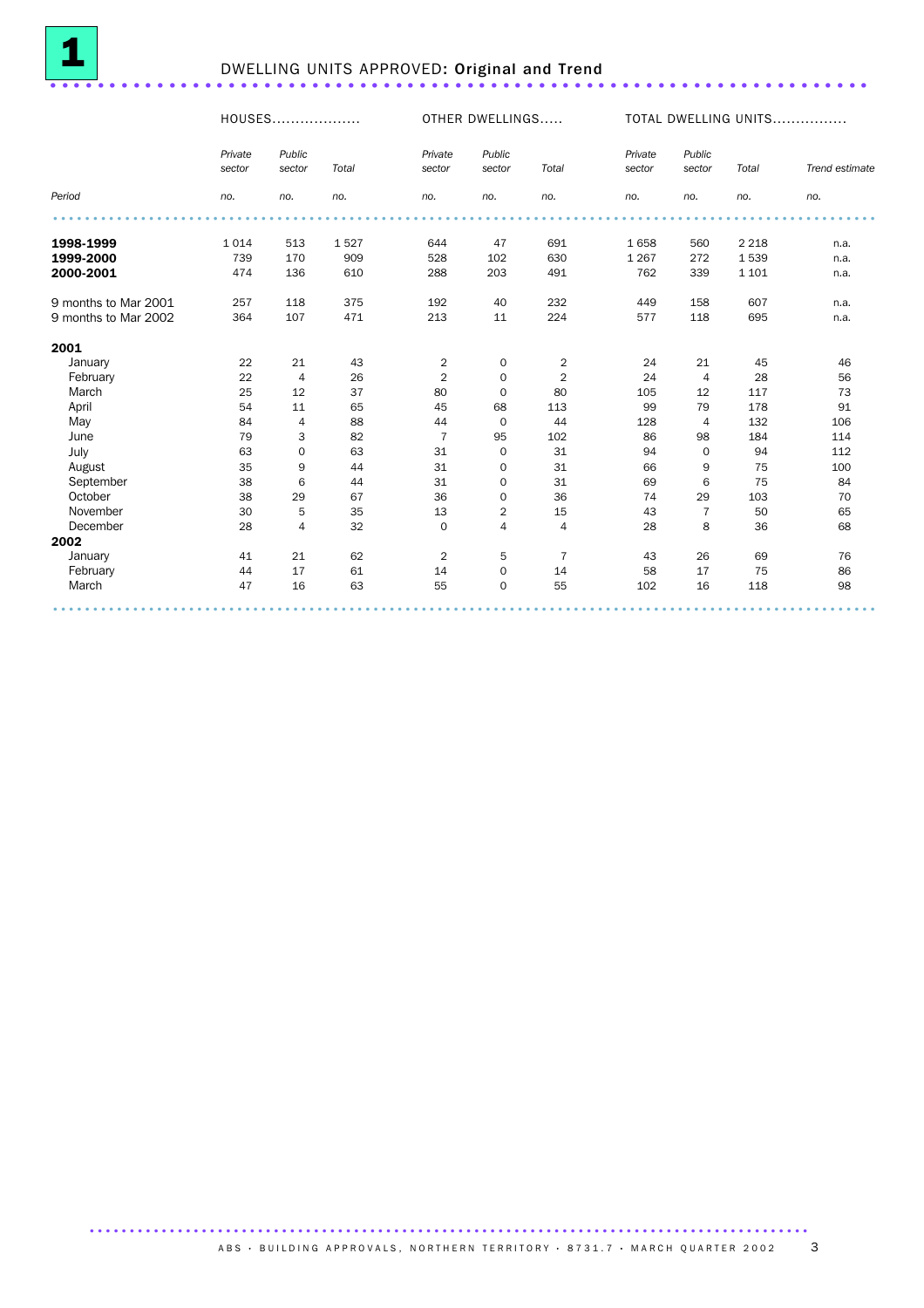

# <sup>2</sup> VALUE OF BUILDING APPROVED: Original .....................................................................

|                      |                     |                     | Alterations &           |             |             |          |
|----------------------|---------------------|---------------------|-------------------------|-------------|-------------|----------|
|                      |                     | New other           | additions to            | Total       | Non-        |          |
|                      | New                 | residential         | residential             | residential | residential | Total    |
| Period               | houses              | building            | buildings(a)            | building    | building    | building |
|                      |                     |                     |                         |             |             |          |
|                      |                     |                     | PRIVATE SECTOR (\$'000) |             |             |          |
|                      |                     |                     |                         |             |             |          |
| 1998-1999            | 132 521             | 69 281              | 23 004                  | 224 806     | 94 0 20     | 318826   |
| 1999-2000            | 103 361             | 65 781              | 24 676                  | 193 817     | 68 309      | 262 127  |
| 2000-2001            | 69 058              | 30 043              | 17 990                  | 117 091     | 96 206      | 213 297  |
|                      |                     |                     |                         |             |             |          |
| 9 months to Mar 2001 | 37 806              | 15 575              | 13 536                  | 66 917      | 55 684      | 122 601  |
| 9 months to Mar 2002 | 57 095              | 22 971              | 14 730                  | 94 795      | 117 406     | 212 201  |
| 2001                 |                     |                     |                         |             |             |          |
| January              | 3 1 6 1             | 330                 | 1418                    | 4 9 0 9     | 6 6 4 3     | 11 551   |
| February             | 2926                | 210                 | 1 2 6 2                 | 4 3 9 9     | 3 0 6 1     | 7459     |
|                      | 3788                |                     |                         | 10 0 12     |             | 23 349   |
| March                |                     | 5 1 5 6             | 1 0 6 8                 |             | 13 3 3 7    |          |
| April                | 8 3 3 8             | 7 200               | 1 2 5 2                 | 16 790      | 3823        | 20 613   |
| May                  | 11 313              | 6 1 6 8             | 1704                    | 19 185      | 32 616      | 51 802   |
| June                 | 11 601              | 1 100               | 1 4 9 8                 | 14 199      | 4 0 8 2     | 18 28 1  |
| July                 | 8832                | 3 2 0 7             | 1861                    | 13 900      | 5 3 8 7     | 19 287   |
| August               | 5 1 9 7             | 2686                | 1934                    | 9817        | 7 5 6 6     | 17 383   |
| September            | 5 7 8 7             | 2 7 6 8             | 1806                    | 10 361      | 10 046      | 20 407   |
| October              | 6779                | 3589                | 2 1 9 5                 | 12 5 63     | 5955        | 18 5 18  |
| November             | 4 6 25              | 1782                | 1636                    | 8043        | 6 4 1 1     | 14 4 54  |
| December             | 4 502               | $\mathbf 0$         | 1 2 0 2                 | 5 7 0 3     | 15 477      | 21 181   |
| 2002                 |                     |                     |                         |             |             |          |
| January              | 6551                | 164                 | 1 2 0 1                 | 7915        | 3837        | 11 752   |
| February             | 7 3 6 4             | 2 5 6 5             | 1 4 3 3                 | 11 362      | 52 441      | 63 802   |
| March                | 7 4 5 9             | 6 2 1 0             | 1 4 6 3                 | 15 132      | 10 287      | 25 4 19  |
|                      |                     |                     |                         |             |             |          |
|                      |                     |                     |                         |             |             |          |
|                      |                     |                     | PUBLIC SECTOR (\$'000)  |             |             |          |
| 1998-1999            | 75 832              | 4 6 2 4             | 7 5 6 9                 | 88 0 24     | 94 091      | 182 115  |
| 1999-2000            | 24 487              | 12 113              | 5 7 2 7                 | 42 327      | 71 336      | 113 663  |
|                      | 21 2 25             | 35 131              | 4 0 23                  | 60 379      | 100 413     | 160 792  |
| 2000-2001            |                     |                     |                         |             |             |          |
| 9 months to Mar 2001 | 18 4 15             | 4 0 9 7             | 2814                    | 25 3 26     | 89 474      | 114 801  |
| 9 months to Mar 2002 | 16857               | 1860                | 3 4 0 8                 | 22 1 25     | 15 4 21     | 37 546   |
|                      |                     |                     |                         |             |             |          |
| 2001                 |                     |                     |                         |             |             |          |
| January              | 3 500               | 0                   | 193                     | 3693        | 2867        | 6559     |
| February             | 669                 | $\mathbf 0$         | 90                      | 758         | 872         | 1630     |
| March                | 1906                | $\mathbf 0$         | 775                     | 2 6 8 1     | 5981        | 8662     |
| April                | 1964                | 7 0 3 4             | 368                     | 9 3 6 5     | 3804        | 13 169   |
| May                  | 529                 | $\mathsf{O}\xspace$ | 830                     | 1 3 5 9     | 2667        | 4 0 2 6  |
| June                 | 317                 | 24 000              | 11                      | 24 3 28     | 4 4 6 8     | 28 7 96  |
|                      |                     |                     | 698                     |             | 2 3 8 0     | 3 0 7 8  |
| July                 | $\mathsf{O}\xspace$ | $\mathsf{O}\xspace$ |                         | 698         |             |          |
| August               | 2 0 0 1             | $\mathsf{O}\xspace$ | 381                     | 2 3 8 2     | 2 4 3 3     | 4816     |
| September            | 864                 | $\mathsf{O}\xspace$ | 38                      | 902         | 2842        | 3 7 4 4  |
| October              | 4 1 65              | $\mathsf{O}\xspace$ | 572                     | 4737        | 1537        | 6 2 7 4  |
| November             | 906                 | 274                 | 84                      | 1 2 6 4     | 1 2 3 9     | 2 5 0 3  |
| December             | 670                 | 927                 | 192                     | 1789        | 696         | 2 4 8 5  |
| 2002                 |                     |                     |                         |             |             |          |
| January              | 3 2 0 6             | 659                 | 632                     | 4 4 9 8     | 1 9 0 2     | 6399     |
| February             | 2 2 5 0             | $\mathsf{O}\xspace$ | 537                     | 2 7 8 7     | 247         | 3 0 3 4  |
| March                | 2 7 9 5             | $\mathsf{O}\xspace$ | 274                     | 3 0 6 9     | 2 1 4 5     | 5 2 1 4  |
|                      |                     |                     |                         |             |             |          |

......................................................................................................

(a) Refer to Explanatory Notes paragraph 18.

4 ABS · BUILDING APPROVALS, NORTHERN TERRITORY · 8731.7 · MARCH QUARTER 2002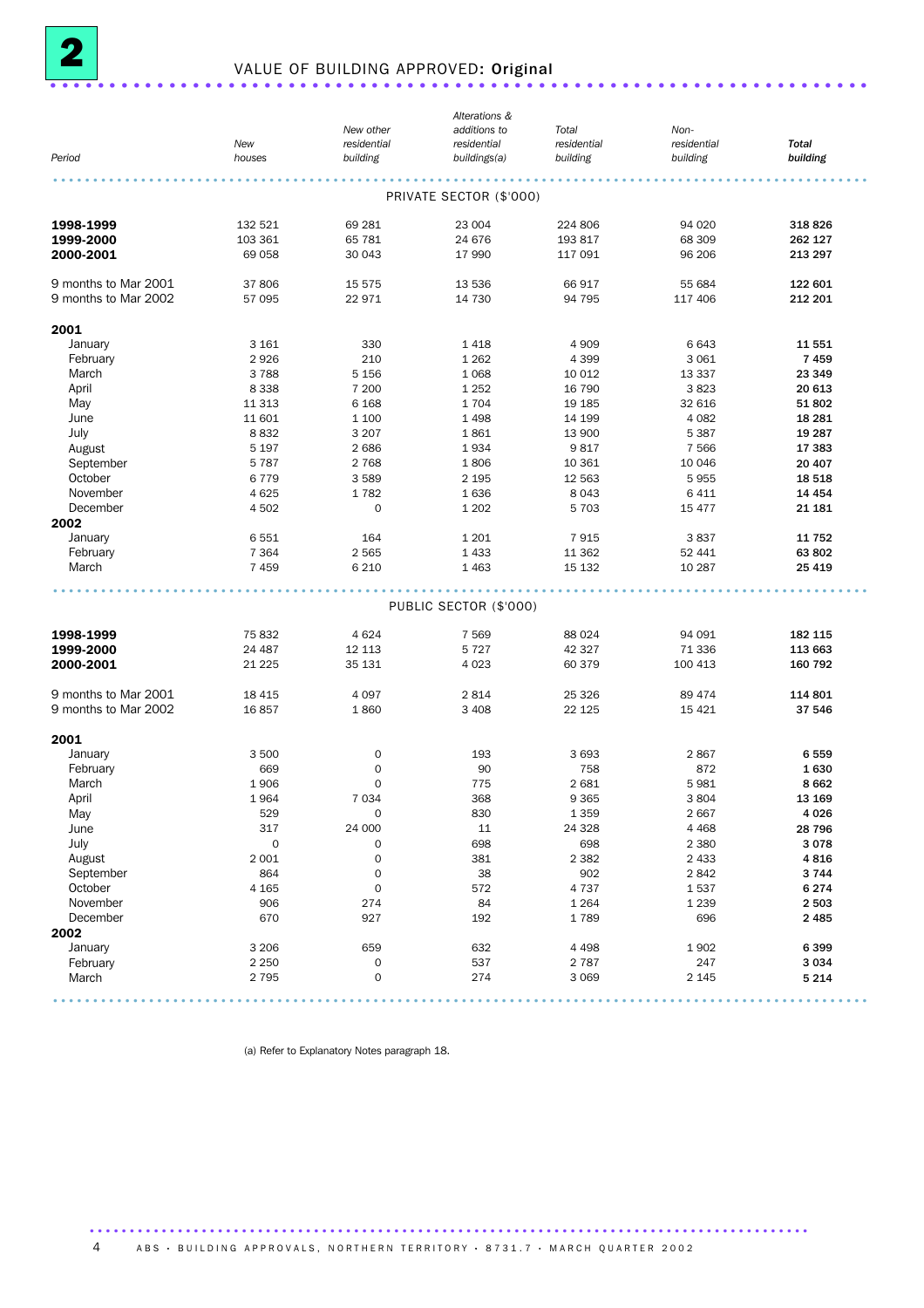

# 2 VALUE OF BUILDING APPROVED: Original *continued* .....................................................................

|                      |         |             | Alterations &  |             |             |              |
|----------------------|---------|-------------|----------------|-------------|-------------|--------------|
|                      |         | New other   | additions to   | Total       | Non-        |              |
|                      | New     | residential | residential    | residential | residential | <b>Total</b> |
| Period               | houses  | building    | buildings(a)   | building    | building    | building     |
|                      |         |             |                |             |             |              |
|                      |         |             | TOTAL (\$'000) |             |             |              |
| 1998-1999            | 208 353 | 73 905      | 30 572         | 312831      | 188 110     | 500 941      |
| 1999-2000            | 127 848 | 77894       | 30 40 4        | 236 145     | 139 645     | 375 790      |
| 2000-2001            | 90 283  | 65 174      | 22 013         | 177 469     | 196 619     | 374 089      |
| 9 months to Mar 2001 | 56 221  | 19672       | 16 350         | 92 243      | 145 159     | 237 402      |
| 9 months to Mar 2002 | 73 952  | 24 831      | 18 138         | 116 920     | 132 827     | 249 747      |
| 2001                 |         |             |                |             |             |              |
| January              | 6 6 6 1 | 330         | 1611           | 8 6 0 1     | 9 5 0 9     | 18 111       |
| February             | 3 5 9 5 | 210         | 1 3 5 2        | 5 1 5 7     | 3933        | 9 0 9 0      |
| March                | 5 6 9 4 | 5 1 5 6     | 1843           | 12 693      | 19 318      | 32 011       |
| April                | 10 302  | 14 2 34     | 1620           | 26 155      | 7627        | 33 783       |
| May                  | 11842   | 6 1 6 8     | 2 5 3 4        | 20 544      | 35 283      | 55 827       |
| June                 | 11 918  | 25 100      | 1509           | 38 5 27     | 8 5 5 0     | 47 077       |
| July                 | 8832    | 3 2 0 7     | 2 5 5 9        | 14 5 98     | 7 7 6 7     | 22 3 65      |
| August               | 7 1 9 8 | 2 6 8 6     | 2 3 1 5        | 12 199      | 9999        | 22 198       |
| September            | 6651    | 2 7 6 8     | 1844           | 11 263      | 12888       | 24 151       |
| October              | 10 944  | 3589        | 2 7 6 6        | 17 299      | 7 4 9 2     | 24 792       |
| November             | 5 5 3 0 | 2 0 5 6     | 1720           | 9 3 0 6     | 7651        | 16 957       |
| December             | 5 1 7 1 | 927         | 1 3 9 4        | 7 4 9 2     | 16 173      | 23 666       |
| 2002                 |         |             |                |             |             |              |
| January              | 9 7 5 7 | 823         | 1833           | 12 4 13     | 5 7 3 8     | 18 15 1      |
| February             | 9614    | 2 5 6 5     | 1970           | 14 14 9     | 52 687      | 66836        |
| March                | 10 255  | 6 2 1 0     | 1737           | 18 201      | 12 431      | 30 633       |
|                      |         |             |                |             |             |              |

(a) Refer to Explanatory Notes paragraph 16.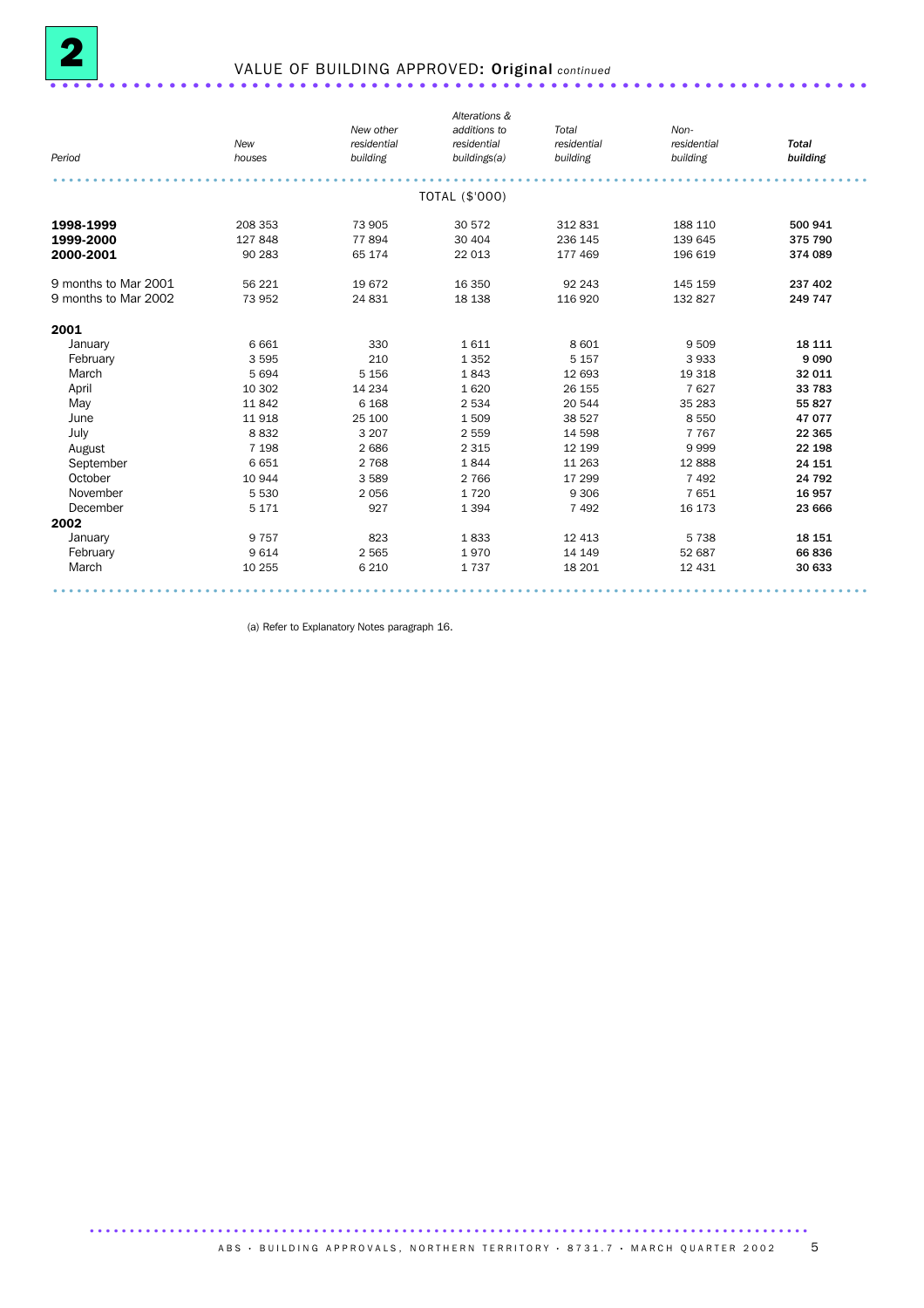

#### NEW OTHER RESIDENTIAL BUILDING ...................................................................

|                     | New<br>houses | townhouses, etc. of | Semi-detached row or terrace houses, |                |                                |                     | Flats, units or apartments in a building of |                | Total          | <b>Total new</b><br>residential<br>building |
|---------------------|---------------|---------------------|--------------------------------------|----------------|--------------------------------|---------------------|---------------------------------------------|----------------|----------------|---------------------------------------------|
|                     |               |                     | Two or<br>more                       |                | One or two                     | Three               | Four or<br>more                             |                |                |                                             |
| Period              |               | One storey          | storeys                              | Total          | storeys                        | storeys             | storeys                                     | Total          |                |                                             |
|                     |               |                     |                                      |                |                                |                     |                                             |                |                |                                             |
|                     |               |                     |                                      |                | <b>DWELLING UNITS (Number)</b> |                     |                                             |                |                |                                             |
| 1998-1999           | 1518          | 120                 | 36                                   | 156            | 154                            | 53                  | 319                                         | 526            | 682            | 2 2 0 0                                     |
| 1999-2000           | 904           | 187                 | 81                                   | 268            | 98                             | 40                  | 203                                         | 341            | 609            | 1513                                        |
| 2000-2001           | 607           | 243                 | 30                                   | 273            | 30                             | 16                  | 167                                         | 213            | 486            | 1093                                        |
| 2001                |               |                     |                                      |                |                                |                     |                                             |                |                |                                             |
|                     |               | $\mathbf 0$         | $\mathbf 0$                          | 0              | $\overline{2}$                 | $\mathbf 0$         | $\mathbf 0$                                 | $\overline{2}$ | $\overline{2}$ | 45                                          |
| January<br>February | 43<br>26      | $\mathbf 0$         | 0                                    | $\mathbf 0$    | $\sqrt{2}$                     | $\mathbf 0$         | $\mathbf 0$                                 | $\overline{2}$ | $\overline{2}$ | 28                                          |
| March               | 36            | 80                  | 0                                    | 80             | $\mathbf 0$                    | $\mathbf 0$         | $\mathbf 0$                                 | $\mathbf 0$    | 80             | 116                                         |
| April               | 65            | 81                  | $\mathbf 0$                          | 81             | $\mathbf 0$                    | $\mathbf 0$         | 32                                          | 32             | 113            | 178                                         |
| May                 | 88            | 10                  | 14                                   | 24             | $\mathbf 0$                    | $\mathbf 0$         | 19                                          | 19             | 43             | 131                                         |
| June                | 82            | $\mathbf 0$         | $\mathbf 0$                          | $\mathbf 0$    | $\mathbf 0$                    | $\overline{7}$      | 95                                          | 102            | 102            | 184                                         |
| July                | 63            | $\mathbf 0$         | $\sqrt{2}$                           | $\overline{c}$ | 10                             | $\mathbf 0$         | 18                                          | 28             | 30             | 93                                          |
| August              | 44            | 8                   | $\mathbf 0$                          | 8              | 22                             | $\mathbf 0$         | 0                                           | 22             | 30             | 74                                          |
| September           | 44            | $\mathbf 0$         | 2                                    | $\overline{2}$ | 17                             | $\mathbf 0$         | 12                                          | 29             | 31             | 75                                          |
| October             | 67            | 8                   | 12                                   | 20             | $\mathbf 0$                    | $\mathbf 0$         | 16                                          | 16             | 36             | 103                                         |
| November            | 35            | 6                   | 8                                    | 14             | $\mathbf 0$                    | $\mathbf 0$         | $\mathbf 0$                                 | $\mathbf 0$    | 14             | 49                                          |
| December            | 32            | $\overline{4}$      | 0                                    | $\overline{4}$ | $\mathbf 0$                    | $\mathbf 0$         | $\mathbf 0$                                 | $\mathbf 0$    | 4              | 36                                          |
| 2002                |               |                     |                                      |                |                                |                     |                                             |                |                |                                             |
| January             | 62            | $\overline{7}$      | $\mathsf{O}\xspace$                  | 7              | $\mathbf 0$                    | $\mathbf 0$         | 0                                           | 0              | $\overline{7}$ | 69                                          |
| February            | 61            | 4                   | $\mathbf 0$                          | $\overline{4}$ | $\overline{2}$                 | $\overline{7}$      | $\mathbf 0$                                 | 9              | 13             | 74                                          |
| March               | 63            | $\overline{7}$      | 12                                   | 19             | 17                             | $\mathbf 0$         | 19                                          | 36             | 55             | 118                                         |
|                     |               |                     |                                      |                |                                |                     |                                             |                |                |                                             |
|                     |               |                     |                                      |                | VALUE (\$'000)                 |                     |                                             |                |                |                                             |
| 1998-1999           | 208 353       | 9 7 5 0             | 5 6 6 0                              | 15 4 10        | 11 665                         | 5 0 1 0             | 41 820                                      | 58 495         | 73 905         | 282 258                                     |
| 1999-2000           | 127 847       | 17 399              | 12 548                               | 29 947         | 11 474                         | 5072                | 31 401                                      | 47947          | 77894          | 205 741                                     |
| 2000-2001           | 90 283        | 21 403              | 4 4 4 8                              | 25 851         | 2 7 8 8                        | 1930                | 34 605                                      | 39 323         | 65 174         | 155 457                                     |
|                     |               |                     |                                      |                |                                |                     |                                             |                |                |                                             |
| 2001<br>January     | 6 6 6 1       | $\mathbf 0$         | $\mathbf 0$                          | 0              | 330                            | $\mathbf 0$         | $\mathbf 0$                                 | 330            | 330            | 6991                                        |
| February            | 3 5 9 5       | 0                   | 0                                    | $\mathbf 0$    | 210                            | $\mathbf 0$         | 0                                           | 210            | 210            | 3805                                        |
| March               | 5 6 9 4       | 5 1 5 6             | 0                                    | 5 1 5 6        | 0                              | $\mathbf 0$         | $\mathbf 0$                                 | $\mathbf 0$    | 5 1 5 6        | 10850                                       |
| April               | 10 302        | 8 2 3 4             | 0                                    | 8 2 3 4        | $\mathbf 0$                    | $\mathbf 0$         | 6 0 0 0                                     | 6 0 0 0        | 14 2 34        | 24 536                                      |
| May                 | 11842         | 1 2 7 5             | 2 1 2 8                              | 3 4 0 3        | $\mathbf 0$                    | $\mathbf 0$         | 2 7 6 5                                     | 2 7 6 5        | 6 1 6 8        | 18 0 10                                     |
| June                | 11918         | $\mathbf 0$         | 0                                    | 0              | 0                              | 1 100               | 24 000                                      | 25 100         | 25 100         | 37 018                                      |
| July                | 8832          | $\mathbf 0$         | 300                                  | 300            | 1 1 0 7                        | $\Omega$            | 1800                                        | 2 9 0 7        | 3 2 0 7        | 12 039                                      |
| August              | 7 1 9 8       | 1 1 3 0             | $\mathsf{O}\xspace$                  | 1 1 3 0        | 1556                           | $\mathsf{O}\xspace$ | $\mathsf{O}\xspace$                         | 1556           | 2686           | 9884                                        |
| September           | 6651          | $\mathbf 0$         | 200                                  | 200            | 1370                           | $\mathsf{O}\xspace$ | 1 1 9 8                                     | 2 5 6 8        | 2 7 6 8        | 9419                                        |
| October             | 10 944        | 599                 | 990                                  | 1589           | $\mathsf{O}\xspace$            | $\mathsf{O}\xspace$ | 2 0 0 0                                     | 2 0 0 0        | 3589           | 14 533                                      |
| November            | 5 5 3 0       | 651                 | 1 4 0 5                              | 2 0 5 6        | $\mathsf{O}\xspace$            | $\mathsf{O}\xspace$ | 0                                           | 0              | 2056           | 7587                                        |
| December            | 5 1 7 1       | 927                 | $\mathsf{O}\xspace$                  | 927            | $\mathbf 0$                    | $\mathbf 0$         | 0                                           | $\mathbf 0$    | 927            | 6098                                        |
| 2002                |               |                     |                                      |                |                                |                     |                                             |                |                |                                             |
| January             | 9757          | 823                 | $\mathsf{O}\xspace$                  | 823            | $\mathsf{O}\xspace$            | $\mathsf{O}\xspace$ | 0                                           | $\mathbf 0$    | 823            | 10 580                                      |
| February            | 9614          | 450                 | 0                                    | 450            | 315                            | 1800                | $\mathsf{O}\xspace$                         | 2 1 1 5        | 2 5 6 5        | 12 179                                      |
| March               | 10 255        | 505                 | 1820                                 | 2 3 2 5        | 1 3 8 5                        | $\mathbf 0$         | 2 500                                       | 3885           | 6 2 1 0        | 16 4 65                                     |

(a) See Glossary for definition.

6 ABS · BUILDING APPROVALS, NORTHERN TERRITORY · 8731.7 · MARCH QUARTER 2002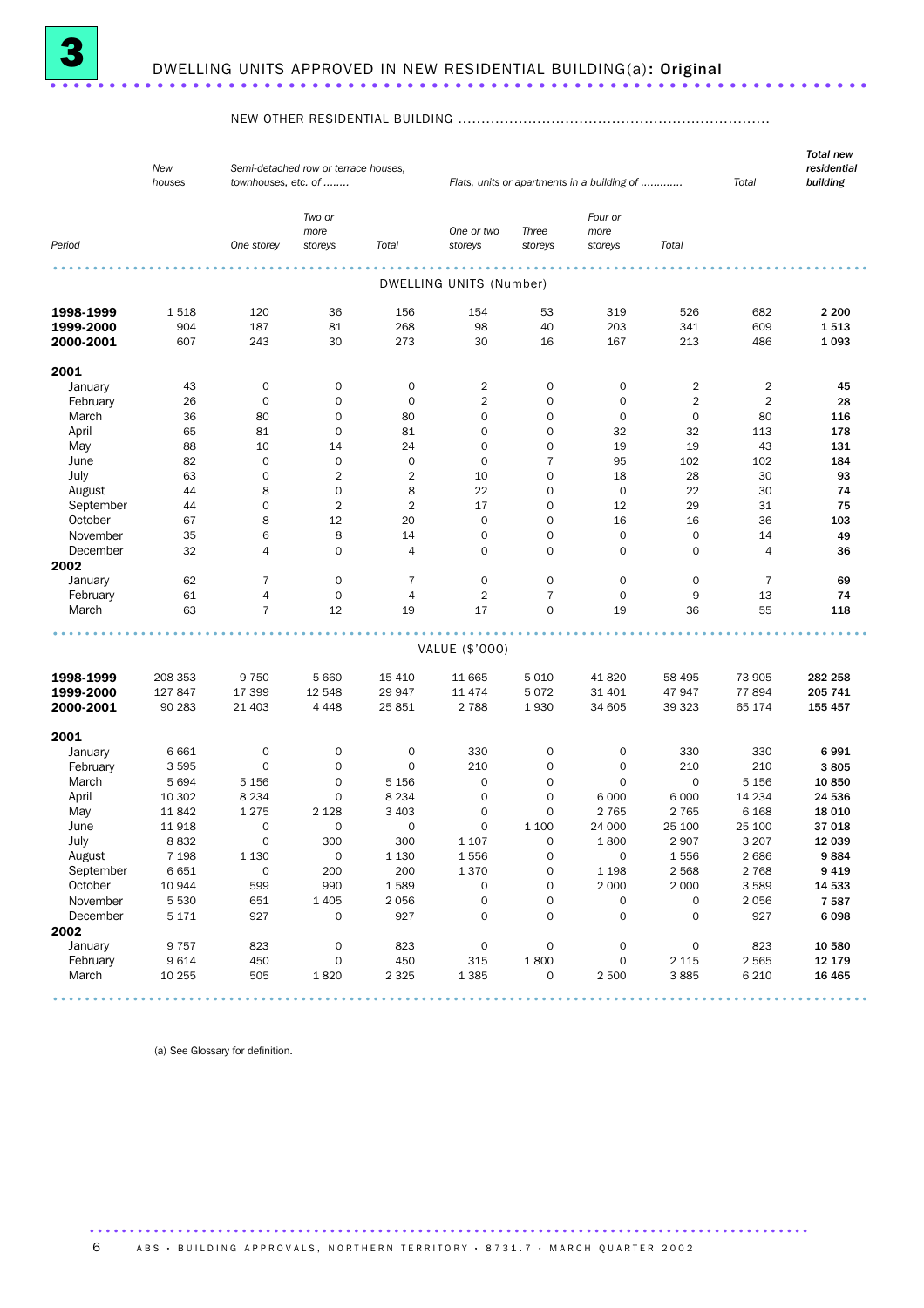

#### NEW OTHER RESIDENTIAL BUILDING.....................................................

|                                        | New<br>Semi-detached, row or terrace<br>houses<br>houses, townhouses, etc of<br>Flats, units or apartments in a building of |                            |                                    |                            |                         |                          | Total               | <b>Total new</b><br>residential<br>building |                  |                |
|----------------------------------------|-----------------------------------------------------------------------------------------------------------------------------|----------------------------|------------------------------------|----------------------------|-------------------------|--------------------------|---------------------|---------------------------------------------|------------------|----------------|
|                                        |                                                                                                                             | One                        | Two or more                        |                            | One or                  | Three                    | Four or more        |                                             |                  |                |
| <b>Statistical Area</b>                |                                                                                                                             | storey                     | storeys                            | Total                      | two storeys             | storeys                  | storeys             | Total                                       |                  |                |
|                                        |                                                                                                                             |                            |                                    |                            | DWELLING UNITS (Number) |                          |                     |                                             |                  |                |
|                                        |                                                                                                                             |                            |                                    |                            |                         |                          |                     |                                             |                  |                |
| <b>NORTHERN TERRITORY</b>              | 186                                                                                                                         | 18                         | 12                                 | 30                         | 19                      | 7                        | 19                  | 45                                          | 75               | 261            |
| Darwin (SD)(b)                         | 108                                                                                                                         | 13                         | 12                                 | 25                         | 11                      | 7                        | 19                  | 37                                          | 62               | 170            |
| Darwin City (SSD)                      | 19                                                                                                                          | 9                          | 12                                 | 21                         | $\mathbf 0$             | $\overline{7}$           | 19                  | 26                                          | 47               | 66             |
| Palmerston-East Arm (SSD)              | 69                                                                                                                          | 4                          | $\mathbf 0$                        | 4                          | 11                      | $\mathbf 0$              | $\mathbf 0$         | 11                                          | 15               | 84             |
| Litchfield Shire (SSD)                 | 20                                                                                                                          | 0                          | $\mathbf 0$                        | 0                          | 0                       | 0                        | 0                   | $\mathbf 0$                                 | $\mathbf 0$      | 20             |
| <b>Northern Territory Balance (SD)</b> | 78                                                                                                                          | 5                          | 0                                  | 5                          | 8                       | 0                        | 0                   | 8                                           | 13               | 91             |
| Finniss (SSD)                          | 5                                                                                                                           | 0                          | 0                                  | 0                          | 0                       | 0                        | 0                   | 0                                           | 0                | 5              |
| Bathurst-Melville (SSD)                | $\mathbf 0$                                                                                                                 | 0                          | $\mathbf 0$                        | 0                          | 0                       | $\mathbf 0$              | $\mathbf 0$         | 0                                           | 0                | $\mathbf 0$    |
| Alligator (SSD)                        | 3                                                                                                                           | $\mathbf 0$                | $\mathbf 0$                        | 0                          | 0                       | $\mathbf 0$              | $\mathbf 0$         | $\mathbf 0$                                 | 0                | 3              |
| Daly (SSD)                             | 0                                                                                                                           | 0                          | $\mathbf 0$                        | 0                          | 0                       | $\mathbf 0$              | $\mathbf 0$         | 0                                           | 0                | $\mathbf 0$    |
| East Arnhem (SSD)                      | 19                                                                                                                          | 5                          | 0                                  | 5                          | $\mathbf 0$             | 0                        | $\mathbf 0$         | 0                                           | 5                | 24             |
| Lower Top End NT (SSD)                 | 17                                                                                                                          | $\mathbf 0$                | $\mathbf 0$                        | 0                          | 0                       | $\mathbf 0$              | 0                   | 0                                           | $\mathbf 0$      | 17             |
| Katherine (T)                          | 3                                                                                                                           | 0                          | $\mathbf 0$                        | $\mathbf 0$                | $\mathbf 0$             | $\mathbf 0$              | $\mathbf 0$         | $\mathbf 0$                                 | $\mathbf 0$      | 3              |
| Barkly (SSD)                           | 12                                                                                                                          | 0                          | $\mathbf 0$                        | 0                          | 0                       | $\mathbf 0$              | $\mathbf 0$         | 0                                           | 0                | 12             |
| Tennant Creek (T)                      | $\overline{7}$                                                                                                              | $\mathbf 0$                | $\mathbf 0$                        | $\mathbf 0$                | $\mathbf 0$             | $\mathbf 0$              | $\mathbf 0$         | $\mathbf 0$                                 | $\mathbf 0$      | $\overline{7}$ |
|                                        |                                                                                                                             |                            |                                    |                            |                         |                          |                     |                                             |                  |                |
| Central NT (SSD)                       | 22                                                                                                                          | 0                          | $\mathbf 0$                        | 0                          | 8                       | 0                        | 0                   | 8                                           | 8                | 30             |
| Alice Springs (T)                      | 21                                                                                                                          | $\mathbf 0$                | $\mathbf 0$                        | $\mathbf 0$                | 8                       | $\mathbf 0$              | $\mathbf 0$         | 8                                           | 8                | 29             |
|                                        |                                                                                                                             |                            |                                    | VALUE (\$'000)             |                         |                          |                     |                                             |                  |                |
|                                        |                                                                                                                             |                            |                                    |                            |                         |                          |                     |                                             |                  |                |
| <b>NORTHERN TERRITORY</b>              | 29 625                                                                                                                      | 1778                       | 1820                               | 3598                       | 1700                    | 1800                     | 2 500               | 6 0 0 0                                     | 9598             | 39 223         |
| Darwin (SD)                            | 17 516                                                                                                                      | 1 1 1 9                    | 1820                               | 2939                       | 885                     | 1800                     | 2 500               | 5 1 8 5                                     | 8 1 2 4          | 25 640         |
| Darwin City (SSD)                      | 4 4 7 3                                                                                                                     | 669                        | 1820                               | 2 4 8 9                    | 0                       | 1800                     | 2 500               | 4 300                                       | 6789             | 11 261         |
| Palmerston-East Arm (SSD)              | 10 211                                                                                                                      | 450                        | 0                                  | 450                        | 885                     | 0                        | 0                   | 885                                         | 1 3 3 5          | 11 546         |
| LitchfielsdShire (SSD)                 | 2833                                                                                                                        | 0                          | 0                                  | 0                          | 0                       | 0                        | 0                   | 0                                           | 0                | 2833           |
| <b>Northern Territory Balance (SD)</b> | 12 109                                                                                                                      | 659                        | 0                                  | 659                        | 815                     | 0                        | 0                   | 815                                         | 1474             | 13 583         |
| Finniss (SSD)                          | 573                                                                                                                         | 0                          | 0                                  | 0                          | 0                       | 0                        | 0                   | 0                                           | 0                | 573            |
| Bathurst-Melville (SSD)                | 0                                                                                                                           | $\mathbf 0$                | $\mathbf 0$                        | $\mathbf 0$                | $\mathbf 0$             | $\mathbf 0$              | $\mathbf 0$         | $\mathbf 0$                                 | $\mathbf 0$      | 0              |
| Alligator (SSD)                        | 487                                                                                                                         | 0                          | $\mathsf{O}\xspace$                | 0                          | 0                       | 0                        | 0                   | 0                                           | 0                | 487            |
| Daly (SSD)                             | $\mathsf{O}\xspace$                                                                                                         | $\mathbf 0$                | $\mathsf{O}\xspace$                | $\mathsf{O}\xspace$        | 0                       | $\mathsf{O}\xspace$      | $\mathsf{O}\xspace$ | $\mathsf{O}\xspace$                         | $\mathbf 0$      | 0              |
| East Arnhem (SSD)                      | 3 2 8 9                                                                                                                     | 659                        | $\mathbf 0$                        | 659                        | $\mathbf 0$             | 0                        | 0                   | $\mathbf 0$                                 | 659              | 3 9 4 8        |
| Lower Top End NT (SSD)                 |                                                                                                                             |                            |                                    |                            |                         |                          |                     |                                             |                  |                |
| Katherine (T)                          | 2 3 6 6<br>366                                                                                                              | $\mathbf 0$<br>$\mathbf 0$ | $\mathsf{O}\xspace$<br>$\mathbf 0$ | $\mathbf 0$<br>$\mathbf 0$ | 0<br>0                  | 0<br>$\mathsf{O}\xspace$ | 0<br>0              | 0<br>$\mathbf 0$                            | 0<br>$\mathbf 0$ | 2 3 6 6<br>366 |
|                                        |                                                                                                                             |                            |                                    |                            |                         |                          |                     |                                             |                  |                |
| Barkly (SSD)                           | 1632                                                                                                                        | $\boldsymbol{0}$           | $\mathsf{O}\xspace$                | $\mathsf{O}\xspace$        | 0                       | 0                        | 0                   | 0                                           | 0                | 1632           |
| Tennant Creek (T)                      | 853                                                                                                                         | $\mathbf 0$                | $\mathbf 0$                        | $\mathbf 0$                | $\mathbf 0$             | $\mathbf 0$              | 0                   | $\mathbf 0$                                 | $\mathbf 0$      | 853            |
| Central NT (SSD)                       | 3763                                                                                                                        | 0                          | $\mathsf{O}\xspace$                | 0                          | 815                     | 0                        | 0                   | 815                                         | 815              | 4578           |
| Alice Springs (T)                      | 3 6 6 3                                                                                                                     | 0                          | $\mathsf{O}\xspace$                | $\mathsf{O}\xspace$        | 815                     | 0                        | 0                   | 815                                         | 815              | 4 4 7 8        |
|                                        |                                                                                                                             |                            |                                    |                            |                         |                          |                     |                                             |                  |                |

(a) See Glossary for definition. (b) Changes were made to the Statistical Divisions of Darwin and NT

Balance from July 2001. Refer to Explanatory Notes paragraph 21.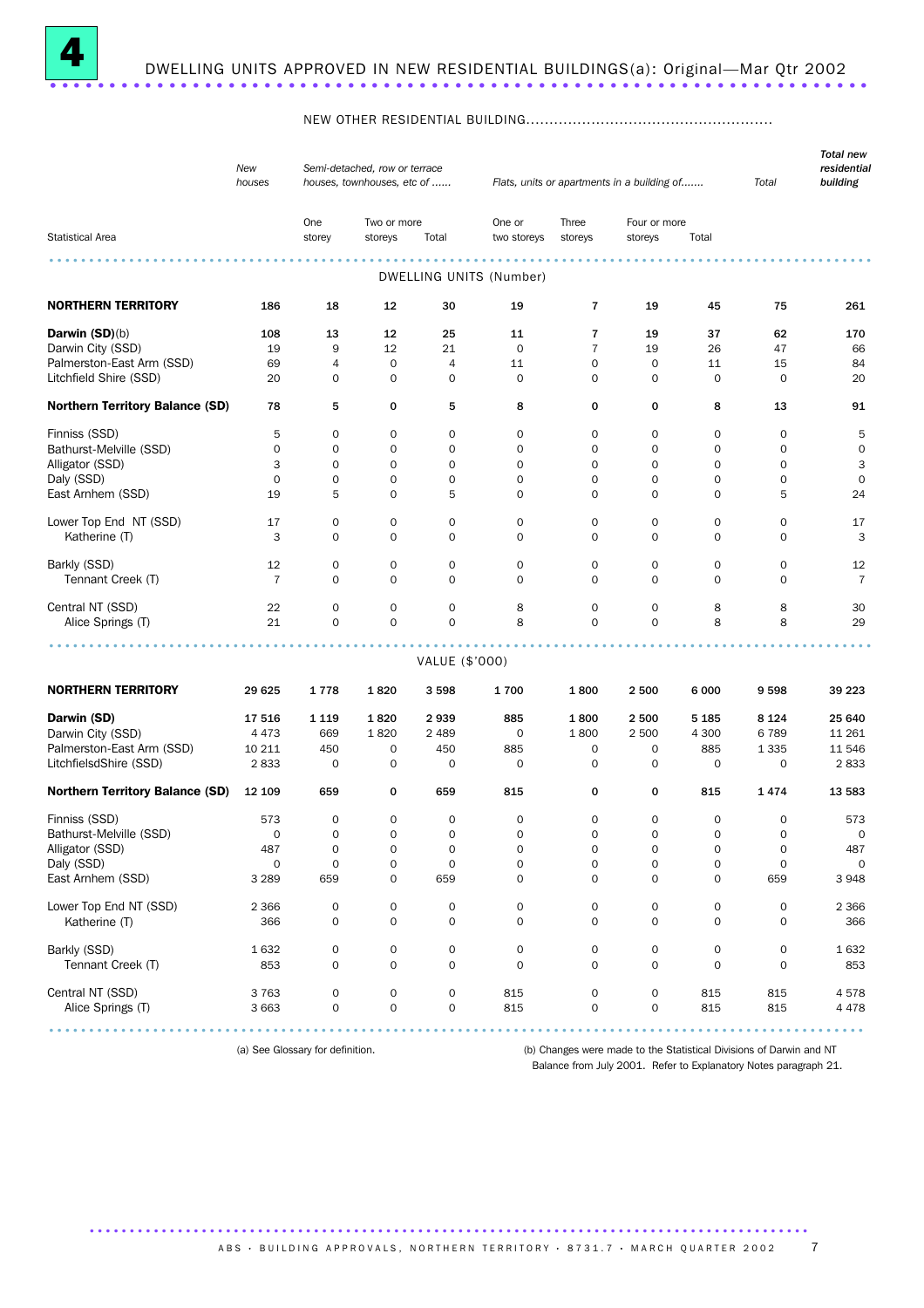| Period    | <b>New</b><br>houses | New other<br>residential<br>building | New<br>residential<br>building | Alterations and<br>additions to<br>residential<br>buildings(b) | Total<br>residential<br>building | Non-<br>residential<br>building | <b>Total</b><br>building |
|-----------|----------------------|--------------------------------------|--------------------------------|----------------------------------------------------------------|----------------------------------|---------------------------------|--------------------------|
|           |                      |                                      | ORIGINAL (\$ million)          |                                                                |                                  |                                 |                          |
| 1998-1999 | 214.5                | 76.1                                 | 290.7                          | 31.5                                                           | 322.2                            | 187.0                           | 509.2                    |
| 1999-2000 | 127.8                | 77.8                                 | 205.7                          | 30.4                                                           | 236.1                            | 139.6                           | 375.8                    |
| 2000-2001 | 82.8                 | 61.3                                 | 144.0                          | 20.1                                                           | 164.2                            | 198.4                           | 362.5                    |
| 2000      |                      |                                      |                                |                                                                |                                  |                                 |                          |
| September | 19.9                 | 8.5                                  | 28.3                           | 4.2                                                            | 32.5                             | 85.9                            | 118.4                    |
| December  | 16.8                 | 4.6                                  | 21.4                           | 6.3                                                            | 27.7                             | 27.3                            | 55.1                     |
| 2001      |                      |                                      |                                |                                                                |                                  |                                 |                          |
| March     | 14.6                 | 5.4                                  | 20.0                           | 4.4                                                            | 24.4                             | 33.2                            | 57.5                     |
| June      | 31.5                 | 42.8                                 | 74.3                           | 5.2                                                            | 79.6                             | 52.0                            | 131.5                    |
| September | 20.9                 | 8.2                                  | 29.1                           | 6.2                                                            | 35.3                             | 30.8                            | 66.1                     |
| December  | 19.8                 | 6.2                                  | 26.0                           | 5.4                                                            | 31.3                             | 31.3                            | 62.7                     |
|           |                      |                                      |                                | ORIGINAL (% change from preceding quarter)                     |                                  |                                 |                          |
| 2000      |                      |                                      |                                |                                                                |                                  |                                 |                          |
| September | $-20.4$              | $-65.3$                              | $-42.8$                        | $-47.5$                                                        | $-43.5$                          | 142.7                           | 27.3                     |
| December  | $-15.6$              | $-45.9$                              | $-24.4$                        | 50.0                                                           | $-14.8$                          | $-68.2$                         | $-53.5$                  |
| 2001      |                      |                                      |                                |                                                                |                                  |                                 |                          |
| March     | $-13.1$              | 17.4                                 | $-6.5$                         | $-30.2$                                                        | $-11.9$                          | 21.6                            | 4.4                      |
| June      | 115.8                | 692.6                                | 271.5                          | 18.2                                                           | 226.2                            | 56.6                            | 128.7                    |
| September | $-33.7$              | $-80.8$                              | $-60.8$                        | 19.2                                                           | $-55.7$                          | $-40.8$                         | $-49.7$                  |
| December  | $-5.3$               | $-24.4$                              | $-10.7$                        | $-12.9$                                                        | $-11.3$                          | 1.6                             | $-5.1$                   |

(a) Reference year for chain volume measures is 1999-2000. (b) Refer to Explanatory Notes paragraph 16.Refer to Explanatory Notes paragraphs 19-20.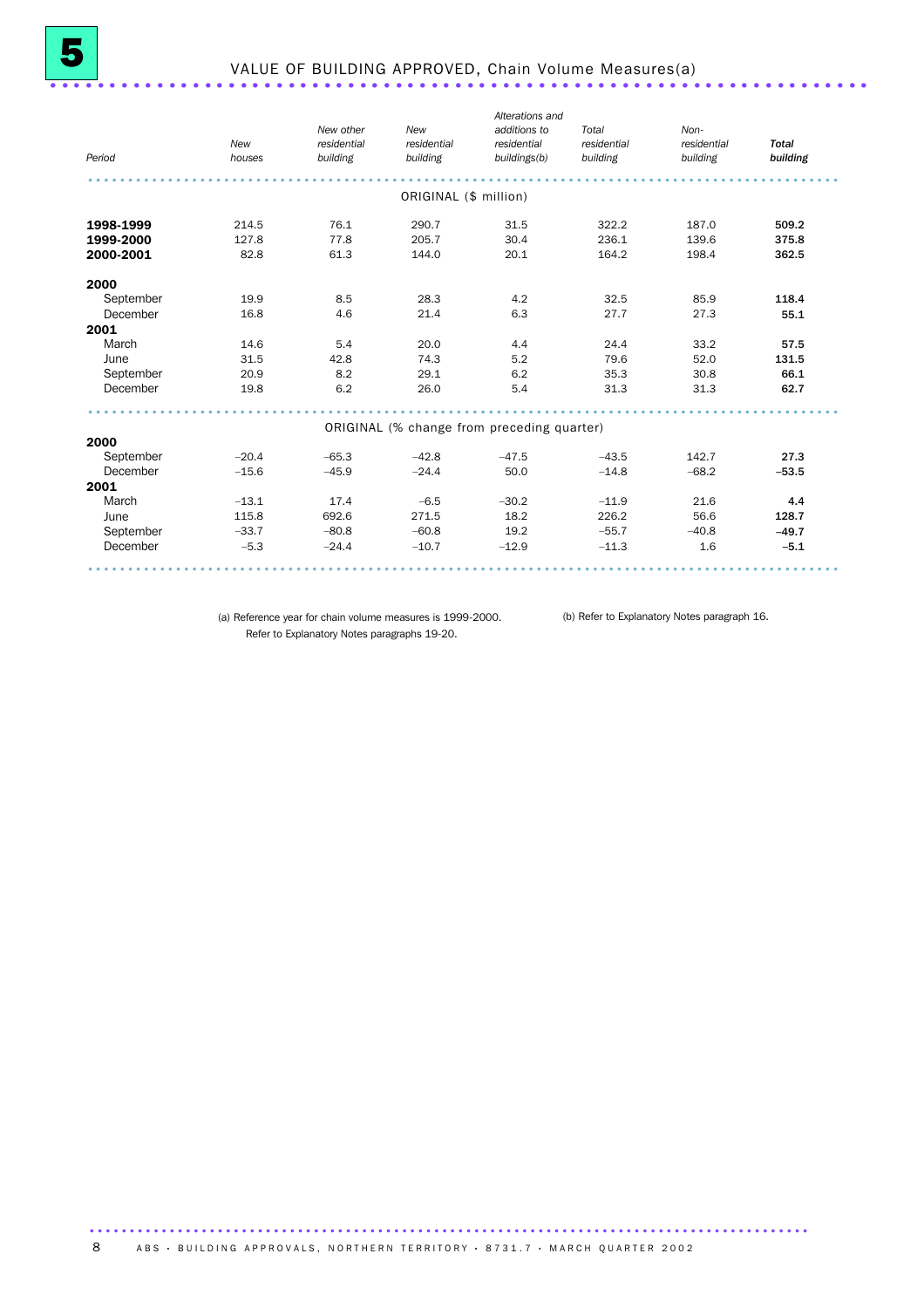

# **6** VALUE OF NON-RESIDENTIAL BUILDING APPROVED: Original .......................

|                        | Hotels, motels<br>and other short<br>term accomm- |                  |                     |                   | Other<br>business  |                     |                            |                   | Entertainment<br>and       | Miscellan-                 | Total non-<br>residential |
|------------------------|---------------------------------------------------|------------------|---------------------|-------------------|--------------------|---------------------|----------------------------|-------------------|----------------------------|----------------------------|---------------------------|
|                        | odation                                           | Shops            | Factories           | Offices           | premises           | Educational         | Religious                  | Health            | recreational               | eous                       | building                  |
| Period                 | \$'000                                            | \$'000           | \$'000              | \$'000            | \$'000             | \$'000              | \$'000                     | \$'000            | \$'000                     | \$7000                     | \$'000                    |
|                        |                                                   |                  |                     |                   |                    | PRIVATE SECTOR      |                            |                   |                            |                            |                           |
| 1998-1999              | 12 551                                            | 12 172           | 6 2 2 3             | 13 103            | 19 217             | 3 1 3 4             | 351                        | 1934              | 21 6 26                    | 3 7 0 9                    | 94 020                    |
| 1999-2000<br>2000-2001 | 4 2 8 5<br>25 508                                 | 14 901<br>24 095 | 1 2 7 7<br>542      | 11 142<br>10 4 62 | 23 011<br>20 728   | 3919<br>1 1 8 2     | 1 2 7 8<br>390             | 55<br>486         | 3 6 2 2<br>10 737          | 4821<br>2 0 7 7            | 68 309<br>96 206          |
| 2001                   |                                                   |                  |                     |                   |                    |                     |                            |                   |                            |                            |                           |
| March                  | 10 808                                            | 689              | 110                 | 620               | 880                | 110                 | $\mathbf 0$                | 0                 | 50                         | 70                         | 13 337                    |
| April                  | 100                                               | 320              | $\mathbf 0$         | 2 4 4 7           | 701                | $\mathbf 0$         | 90                         | 0                 | $\mathbf 0$                | 165                        | 3823                      |
| May                    | 10 000                                            | 7 3 8 8          | $\mathbf 0$         | 737               | 3 7 3 5            | 380                 | $\mathsf{O}\xspace$        | $\mathbf 0$       | 10 377                     | $\mathbf 0$                | 32 616                    |
| June<br>July           | $\mathbf 0$<br>300                                | 3 5 5 3<br>290   | $\mathbf 0$<br>1374 | 80<br>395         | 449<br>1648        | $\mathbf 0$<br>220  | $\mathbf 0$<br>$\mathbf 0$ | 0<br>1 1 6 0      | $\mathbf 0$<br>$\mathbf 0$ | $\mathbf 0$<br>$\mathbf 0$ | 4 0 8 2<br>5 3 8 7        |
| August                 | 450                                               | 756              | $\mathbf 0$         | 927               | 698                | 3 700               | $\mathbf 0$                | 1 0 3 5           | $\mathbf 0$                | $\mathsf 0$                | 7 5 6 6                   |
| September              | 210                                               | 3073             | 3 5 0 5             | 1 3 2 0           | 1531               | 217                 | 190                        | 0                 | $\mathbf 0$                | $\mathbf 0$                | 10 046                    |
| October                | 1 2 2 6                                           | 1786             | 460                 | 1051              | 1 2 6 2            | $\mathsf{O}\xspace$ | $\mathbf 0$                | $\mathbf 0$       | 170                        | $\mathbf 0$                | 5955                      |
| November               | 800                                               | 758              | 156                 | 2 7 4 5           | 1593               | 115                 | $\mathsf{O}\xspace$        | 245               | $\mathbf 0$                | 0                          | 6 4 1 1                   |
| December<br>2002       | 12 578                                            | 840              | 56                  | 651               | 1 1 7 8            | 175                 | $\mathbf 0$                | $\mathbf 0$       | $\mathbf 0$                | $\mathbf 0$                | 15 477                    |
| January                | 250                                               | 60               | $\mathbf 0$         | 206               | 837                | 2 3 5 5             | 74                         | $\mathbf 0$       | 55                         | $\mathbf 0$                | 3837                      |
| February               | $\mathsf{O}\xspace$                               | 10 173           | 180                 | 33 708            | 845                | 200                 | $\mathsf{O}\xspace$        | 277               | $\mathbf 0$                | 7 0 5 8                    | 52 441                    |
| March                  | 5948                                              | 93               | $\mathbf 0$         | 1929              | 965                | 976                 | $\mathbf 0$                | 0                 | 152                        | 225                        | 10 287                    |
|                        |                                                   |                  |                     |                   |                    | PUBLIC SECTOR       |                            |                   |                            |                            |                           |
| 1998-1999              | 143                                               | 620              | 264                 | 26 581            | 10 244             | 11 617              | 0                          | 21 182            | 1 2 5 8                    | 22 181                     | 94 091                    |
| 1999-2000              | $\mathbf 0$                                       | 918              | 66                  | 4874              | 7675               | 19 481              | $\mathbf 0$                | 10 968            | 2 2 9 6                    | 25 0 58                    | 71 336                    |
| 2000-2001              | 173                                               | 1 0 9 2          | 50                  | 2 4 3 8           | 2 4 5 2            | 12 635              | $\mathbf 0$                | 69 160            | 965                        | 11 450                     | 100 413                   |
|                        |                                                   |                  |                     |                   |                    |                     |                            |                   |                            |                            |                           |
| 2001<br>March          | $\mathsf{O}\xspace$                               | 0                | 0                   | $\mathbf 0$       | $\mathbf 0$        | 5 5 5 1             | 0                          | 0                 | $\mathbf 0$                | 430                        | 5981                      |
| April                  | $\mathbf 0$                                       | 0                | $\mathbf 0$         | 167               | 108                | 730                 | $\mathbf 0$                | 2 1 2 2           | $\mathbf 0$                | 678                        | 3804                      |
| May                    | 173                                               | $\mathbf 0$      | $\mathbf 0$         | 0                 | $\mathbf 0$        | 1 503               | $\mathbf 0$                | 0                 | $\mathbf 0$                | 991                        | 2 6 6 7                   |
| June                   | $\mathbf 0$                                       | $\mathbf 0$      | 0                   | 0                 | 380                | 1730                | $\mathbf 0$                | 2 140             | 92                         | 125                        | 4 4 6 8                   |
| July                   | $\mathbf 0$                                       | 0                | 0                   | 80                | 80                 | 1 3 4 4             | $\mathbf 0$                | 539               | $\mathbf 0$                | 336                        | 2 3 8 0                   |
| August                 | $\mathbf 0$                                       | $\overline{O}$   | 0                   | 567               | $\mathbf 0$        | 1 2 0 3             | $\mathbf 0$                | 663               | $\mathbf 0$                | $\mathbf 0$                | 2 4 3 3                   |
| September              | $\mathbf 0$                                       | 0                | $\mathbf 0$         | 130               | $\mathbf 0$        | 1 3 3 5             | $\mathbf 0$                | 677               | $\mathbf 0$                | 700                        | 2842                      |
| October                | $\mathbf 0$                                       | $\circ$          | $\mathbf 0$         | 207               | 800                | 100                 | $\mathbf 0$                | 0                 | 430                        | $\mathbf 0$                | 1537                      |
| November               | $\mathbf 0$<br>$\mathbf 0$                        | 0<br>$\Omega$    | 0<br>$\Omega$       | 358<br>50         | 300<br>$\mathbf 0$ | 145<br>510          | 0<br>$\Omega$              | $\mathbf 0$<br>0  | 112<br>136                 | 325<br>0                   | 1 2 3 9                   |
| December<br>2002       |                                                   |                  |                     |                   |                    |                     |                            |                   |                            |                            | 696                       |
| January                | $\mathbf 0$                                       | 0                | 0                   | 507               | $\mathbf 0$        | 1 2 9 1             | 0                          | 104               | $\mathbf 0$                | $\mathbf 0$                | 1902                      |
| February               | $\mathsf{O}\xspace$                               | 0                | $\mathsf{O}$        | 0                 | $\mathbf 0$        | 134                 | 0                          | 0                 | 113                        | $\mathbf 0$                | 247                       |
| March                  | $\mathsf{O}\xspace$                               | 0                | 0                   | 661               | 0                  | 182                 | $\mathsf{O}\xspace$        | 517               | $\mathbf 0$                | 785                        | 2 1 4 4                   |
|                        |                                                   |                  |                     |                   |                    | <b>TOTAL</b>        |                            |                   |                            |                            |                           |
|                        |                                                   |                  |                     |                   |                    |                     |                            |                   |                            |                            |                           |
| 1998-1999<br>1999-2000 | 12 694<br>4 2 8 5                                 | 12 792<br>15818  | 6487<br>1 3 4 3     | 39 685<br>16 0 16 | 29 4 61<br>30 686  | 14 751<br>23 399    | 351<br>1 2 7 8             | 23 116<br>11 0 23 | 22 884<br>5918             | 25 890<br>29879            | 188 110<br>139 645        |
| 2000-2001              | 25 681                                            | 25 187           | 592                 | 12 900            | 23 179             | 13 816              | 390                        | 69 646            | 11 702                     | 13 5 27                    | 196 619                   |
|                        |                                                   |                  |                     |                   |                    |                     |                            |                   |                            |                            |                           |
| 2001<br>March          | 10 808                                            | 689              | 110                 | 620               | 880                | 5 6 6 1             | $\mathbf 0$                | $\mathbf 0$       | 50                         | 500                        | 19 318                    |
| April                  | 100                                               | 320              | 0                   | 2 6 1 4           | 809                | 730                 | 90                         | 2 1 2 2           | $\mathbf 0$                | 843                        | 7627                      |
| May                    | 10 173                                            | 7 3 8 8          | $\mathbf 0$         | 737               | 3 7 3 5            | 1883                | $\mathbf 0$                | 0                 | 10 377                     | 991                        | 35 283                    |
| June                   | $\mathbf 0$                                       | 3 5 5 3          | 0                   | 80                | 829                | 1730                | $\mathbf 0$                | 2 1 4 0           | 92                         | 125                        | 8 5 5 0                   |
| July                   | 300                                               | 290              | 1374                | 475               | 1728               | 1564                | $\mathbf 0$                | 1699              | $\mathbf 0$                | 336                        | 7 7 6 7                   |
| August                 | 450                                               | 756              | $\mathbf 0$         | 1 4 9 4           | 698                | 4 9 0 3             | $\mathbf 0$                | 1698              | $\mathbf 0$                | $\mathbf 0$                | 9999                      |
| September              | 210                                               | 3073             | 3 5 0 5             | 1 4 5 0           | 1531               | 1552                | 190                        | 677               | $\mathbf 0$                | 700                        | 12 888                    |
| October                | 1 2 2 6                                           | 1786             | 460                 | 1 2 5 8           | 2 0 6 2            | 100                 | $\mathsf O$                | 0                 | 600                        | $\mathbf 0$                | 7492                      |
| November               | 800                                               | 758              | 156                 | 3 1 0 3           | 1893               | 260                 | $\mathsf{O}\xspace$        | 245               | 112                        | 325                        | 7651                      |
| December               | 12 578                                            | 840              | 56                  | 701               | 1 1 7 8            | 685                 | $\mathbf 0$                | $\mathbf 0$       | 136                        | $\mathbf 0$                | 16 173                    |
| 2002<br>January        | 250                                               | 60               | $\mathbf 0$         | 713               | 837                | 3 6 4 6             | 74                         | 104               | 55                         | $\mathbf 0$                | 5738                      |
| February               | $\mathsf{O}\xspace$                               | 10 173           | 180                 | 33 708            | 845                | 334                 | $\mathsf O$                | 277               | 113                        | 7 0 5 8                    | 52 687                    |
| March                  | 5948                                              | 93               | 0                   | 2 5 9 0           | 965                | 1 1 5 8             | $\mathsf{O}\xspace$        | 517               | 152                        | 1 0 1 0                    | 12 431                    |
|                        |                                                   |                  |                     |                   |                    |                     |                            |                   |                            |                            |                           |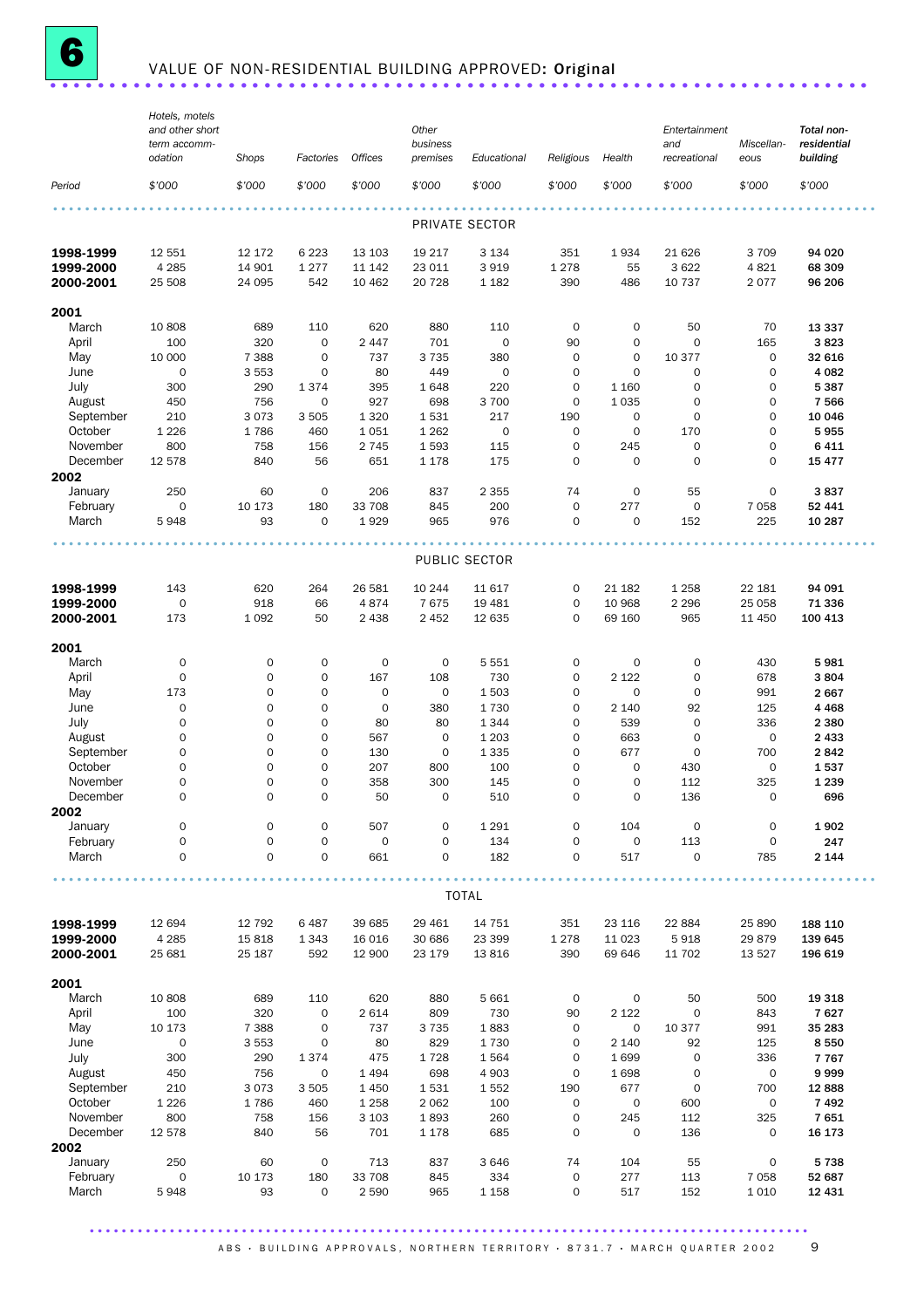

DWELLINGS (no.)............... VALUE (\$'000)................................................................

| <b>Statistical Area</b>                | New<br>houses | New other<br>residential<br>building | Total<br>dwellings(a) | New<br>houses  | New other<br>residential<br>building | Alterations<br>and additions<br>to residential<br>buildings(b) | Total<br>residential<br>buildings | Non-<br>residential<br>building | Total<br>building |
|----------------------------------------|---------------|--------------------------------------|-----------------------|----------------|--------------------------------------|----------------------------------------------------------------|-----------------------------------|---------------------------------|-------------------|
|                                        |               |                                      |                       |                |                                      |                                                                |                                   |                                 |                   |
|                                        |               |                                      |                       | PRIVATE SECTOR |                                      |                                                                |                                   |                                 |                   |
| <b>NORTHERN TERRITORY</b>              | 132           | 70                                   | 203                   | 21 374         | 8939                                 | 4097                                                           | 34 409                            | 66 564                          | 100 973           |
| Darwin $(SD)(c)$                       | 108           | 62                                   | 170                   | 17 516         | 8 1 2 4                              | 3 1 5 3                                                        | 28 793                            | 56 266                          | 85 059            |
| Darwin City (SSD)                      | 19            | 47                                   | 66                    | 4 4 7 3        | 6789                                 | 2570                                                           | 13831                             | 55 372                          | 69 203            |
| Palmerston-East Arm (SSD)              | 69            | 15                                   | 84                    | 10 211         | 1 3 3 5                              | 203                                                            | 11 750                            | 275                             | 12 0 25           |
| Litchfield Shire (SSD)                 | 20            | $\mathbf 0$                          | 20                    | 2833           | 0                                    | 380                                                            | 3 2 1 2                           | 619                             | 3832              |
| <b>Northern Territory Balance (SD)</b> | 24            | 8                                    | 33                    | 3857           | 815                                  | 943                                                            | 5616                              | 10 298                          | 15914             |
| Finniss (SSD)                          | 5             | $\mathbf 0$                          | 5                     | 573            | 0                                    | 27                                                             | 600                               | 0                               | 600               |
| Bathurst-Melville (SSD)                | 0             | $\mathbf 0$                          | $\mathbf 0$           | 0              | $\mathbf 0$                          | 0                                                              | 0                                 | $\mathbf 0$                     | 0                 |
| Alligator (SSD)                        | 0             | $\mathbf 0$                          | $\mathbf 0$           | $\mathbf 0$    | $\mathbf 0$                          | $\mathbf 0$                                                    | $\mathbf 0$                       | $\mathbf 0$                     | 0                 |
| Daly (SSD)                             | 0             | $\mathbf 0$                          | $\mathbf 0$           | 0              | 0                                    | 0                                                              | 0                                 | $\mathbf 0$                     | $\mathbf 0$       |
| East Arnhem (SSD)                      | $\mathbf{1}$  | $\mathbf 0$                          | $\mathbf{1}$          | 160            | 0                                    | 0                                                              | 160                               | $\mathbf 0$                     | 160               |
| Lower Top End NT (SSD)                 | 0             | $\mathbf 0$                          | 0                     | $\mathbf 0$    | 0                                    | 50                                                             | 50                                | 698                             | 748               |
| Katherine (T)                          | 0             | $\mathbf 0$                          | $\mathbf 0$           | $\Omega$       | $\mathbf 0$                          | 50                                                             | 50                                | 228                             | 278               |
| Barkly (SSD)                           | 1             | $\mathbf 0$                          | 1                     | 73             | 0                                    | 10                                                             | 83                                | 470                             | 553               |
| Tennant Creek (T)                      | 1             | $\mathbf 0$                          | $\mathbf{1}$          | 73             | $\mathbf 0$                          | 10                                                             | 83                                | 470                             | 553               |
| Central NT (SSD)                       | 17            | 8                                    | 26                    | 3 0 5 1        | 815                                  | 857                                                            | 4 7 2 3                           | 9 1 3 0                         | 13853             |
| Alice Springs (T)                      | 16            | 8                                    | 25                    | 2951           | 815                                  | 857                                                            | 4 6 23                            | 3 4 2 5                         | 8047              |
|                                        |               |                                      |                       |                |                                      |                                                                |                                   |                                 |                   |
|                                        |               |                                      |                       | PUBLIC SECTOR  |                                      |                                                                |                                   |                                 |                   |
| <b>NORTHERN TERRITORY</b>              | 54            | 5                                    | 59                    | 8 2 5 2        | 659                                  | 1443                                                           | 10 354                            | 4 2 9 3                         | 14 646            |
| Darwin (SD)                            | 0             | 0                                    | 0                     | 0              | 0                                    | 0                                                              | 0                                 | 976                             | 976               |
| Darwin City (SSD)                      | 0             | $\mathbf 0$                          | $\mathbf 0$           | $\mathbf 0$    | 0                                    | 0                                                              | 0                                 | 921                             | 921               |
| Palmerston-East Arm (SSD)              | 0             | $\mathbf 0$                          | 0                     | $\mathbf 0$    | $\mathbf 0$                          | $\mathbf 0$                                                    | $\mathbf 0$                       | 55                              | 55                |
| Litchfield Shire (SSD)                 | 0             | $\mathbf 0$                          | $\mathbf 0$           | $\Omega$       | $\mathbf 0$                          | 0                                                              | $\mathbf 0$                       | $\mathbf 0$                     | $\mathbf 0$       |
| <b>Northern Territory Balance (SD)</b> | 54            | 5                                    | 59                    | 8 2 5 2        | 659                                  | 1443                                                           | 10 354                            | 3 3 1 7                         | 13 670            |
| Finniss (SSD)                          | 0             | 0                                    | 0                     | 0              | 0                                    | 0                                                              | 0                                 | 0                               | 0                 |
| Bathurst-Melville (SSD)                | 0             | 0                                    | 0                     | 0              | 0                                    | 0                                                              | 0                                 | 0                               | 0                 |
| Alligator (SSD)                        | 3             | $\mathbf 0$                          | 3                     | 487            | $\mathbf 0$                          | 0                                                              | 487                               | 785                             | 1 2 7 2           |
| Daly (SSD)                             | 0             | $\mathbf 0$                          | $\mathbf 0$           | $\mathbf 0$    | $\mathbf 0$                          | 0                                                              | 0                                 | 0                               | 0                 |
| East Arnhem (SSD)                      | 18            | 5                                    | 23                    | 3 1 2 9        | 659                                  | $\mathbf 0$                                                    | 3788                              | 213                             | 4 0 0 1           |
| Lower Top End NT (SSD)                 | 17            | $\mathsf{O}\xspace$                  | 17                    | 2 3 6 6        | 0                                    | 714                                                            | 3079                              | 100                             | 3 1 7 9           |
| Katherine (T)                          | 3             | $\mathsf{O}\xspace$                  | 3                     | 366            | 0                                    | 149                                                            | 515                               | 100                             | 615               |
| Barkly (SSD)                           | $11\,$        | $\mathsf O$                          | 11                    | 1558           | 0                                    | 383                                                            | 1941                              | 61                              | 2 0 0 2           |
| Tennant Creek (T)                      | 6             | $\mathsf O$                          | 6                     | 780            | 0                                    | $\mathbf 0$                                                    | 780                               | 61                              | 840               |
| Central NT (SSD)                       | 5             | $\mathsf O$                          | 5                     | 712            | 0                                    | 346                                                            | 1058                              | 2 1 5 8                         | 3 2 1 6           |
| Alice Springs (T)                      | 5             | $\mathsf{O}\xspace$                  | 5                     | 712            | 0                                    | 346                                                            | 1058                              | 2 1 5 8                         | 3 2 1 6           |
|                                        |               |                                      |                       |                |                                      |                                                                |                                   |                                 |                   |

...................................................................................................

.......................................................................................... 10 A B S · BUILDING APPROVALS, NORTHERN TERRITORY · 8731.7 · MARCH QUARTER 2002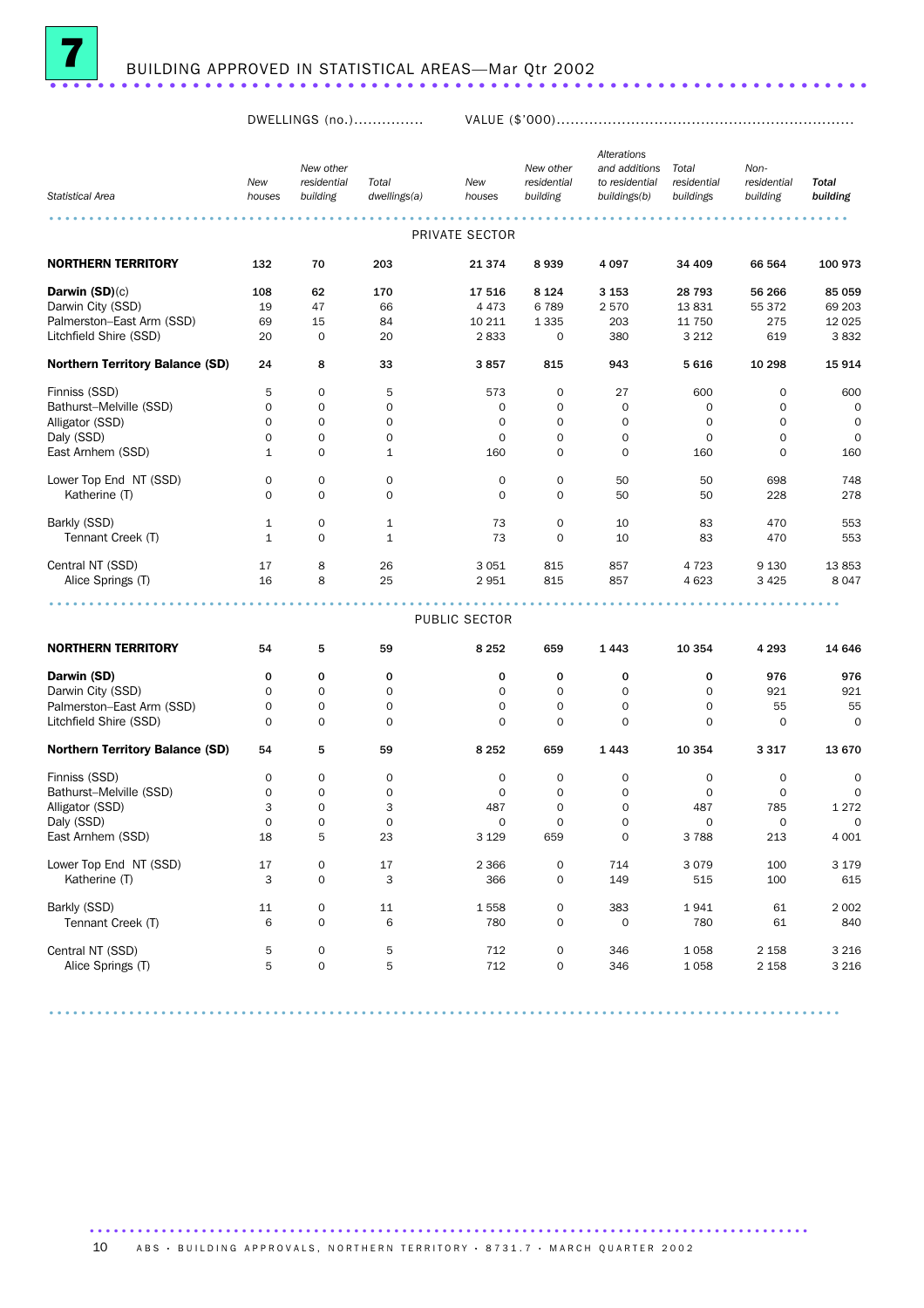

DWELLINGS (no.)................. VALUE (\$'000)....................................................................

| <b>Statistical Area</b>                | New<br>houses  | New other<br>residential<br>building | Total<br>dwellings(a) | New<br>houses | New other<br>residential<br>building | Alterations<br>and additions<br>to residential<br>buildings(b) | Total<br>residential<br>buildings | Non-<br>residential<br>building | <b>Total</b><br>building |
|----------------------------------------|----------------|--------------------------------------|-----------------------|---------------|--------------------------------------|----------------------------------------------------------------|-----------------------------------|---------------------------------|--------------------------|
|                                        |                |                                      |                       | <b>TOTAL</b>  |                                      |                                                                |                                   |                                 |                          |
| <b>NORTHERN TERRITORY</b>              | 186            | 75                                   | 262                   | 29 625        | 9598                                 | 5 5 4 0                                                        | 44 763                            | 70 857                          | 115 619                  |
| Darwin (SD)                            | 108            | 62                                   | 170                   | 17 516        | 8 1 2 4                              | 3 1 5 3                                                        | 28 7 9 3                          | 57 242                          | 86 036                   |
| Darwin City (SSD)                      | 19             | 47                                   | 66                    | 4 4 7 3       | 6789                                 | 2570                                                           | 13831                             | 56 293                          | 70 124                   |
| Palmerston-East Arm (SSD)              | 69             | 15                                   | 84                    | 10 211        | 1 3 3 5                              | 203                                                            | 11 750                            | 330                             | 12 080                   |
| Litchfield Shire (SSD)                 | 20             | 0                                    | 20                    | 2833          | $\mathbf 0$                          | 380                                                            | 3 2 1 2                           | 619                             | 3832                     |
| <b>Northern Territory Balance (SD)</b> | 78             | 13                                   | 92                    | 12 109        | 1474                                 | 2 3 8 6                                                        | 15 969                            | 13 614                          | 29 584                   |
| Finniss (SSD)                          | 5              | 0                                    | 5                     | 573           | 0                                    | 27                                                             | 600                               | 0                               | 600                      |
| Bathurst-Melville (SSD)                | 0              | 0                                    | 0                     | $\Omega$      | $\mathbf 0$                          | $\mathbf 0$                                                    | $\mathbf 0$                       | $\Omega$                        | $\mathbf 0$              |
| Alligator (SSD)                        | 3              | $\mathbf 0$                          | 3                     | 487           | 0                                    | 0                                                              | 487                               | 785                             | 1 2 7 2                  |
| Daly (SSD)                             | 0              | $\mathbf 0$                          | 0                     | $\Omega$      | $\mathbf 0$                          | 0                                                              | $\Omega$                          | 0                               | $\Omega$                 |
| East Arnhem (SSD)                      | 19             | 5                                    | 24                    | 3 2 8 9       | 659                                  | $\mathbf 0$                                                    | 3948                              | 213                             | 4 1 6 1                  |
| Lower Top End NT (SSD)                 | 17             | $\mathbf 0$                          | 17                    | 2 3 6 6       | 0                                    | 764                                                            | 3 1 2 9                           | 798                             | 3927                     |
| Katherine (T)                          | 3              | $\mathbf 0$                          | 3                     | 366           | 0                                    | 199                                                            | 565                               | 328                             | 893                      |
| Barkly (SSD)                           | 12             | 0                                    | 12                    | 1632          | $\mathbf 0$                          | 393                                                            | 2 0 2 5                           | 531                             | 2 5 5 5                  |
| Tennant Creek (T)                      | $\overline{7}$ | $\mathbf 0$                          | $\overline{7}$        | 853           | 0                                    | 10                                                             | 863                               | 531                             | 1 3 9 3                  |
| Central NT (SSD)                       | 22             | 8                                    | 31                    | 3 7 6 3       | 815                                  | 1 2 0 3                                                        | 5 7 8 1                           | 11 288                          | 17 069                   |
| Alice Springs (T)                      | 21             | 8                                    | 30                    | 3 6 6 3       | 815                                  | 1 2 0 3                                                        | 5 6 8 1                           | 5 5 8 3                         | 11 263                   |
|                                        |                |                                      |                       |               |                                      |                                                                |                                   |                                 |                          |

(a) Includes conversions and dwelling units approved as part of alterations and additions or the construction of

non-residential buildings.

(b) Refer to Explanatory Notes paragraph 16.

(c) Changes were made to the Statistical Divisions of Darwin and NT Balance from July 2001. Refer to Explanatory Notes paragraph 21.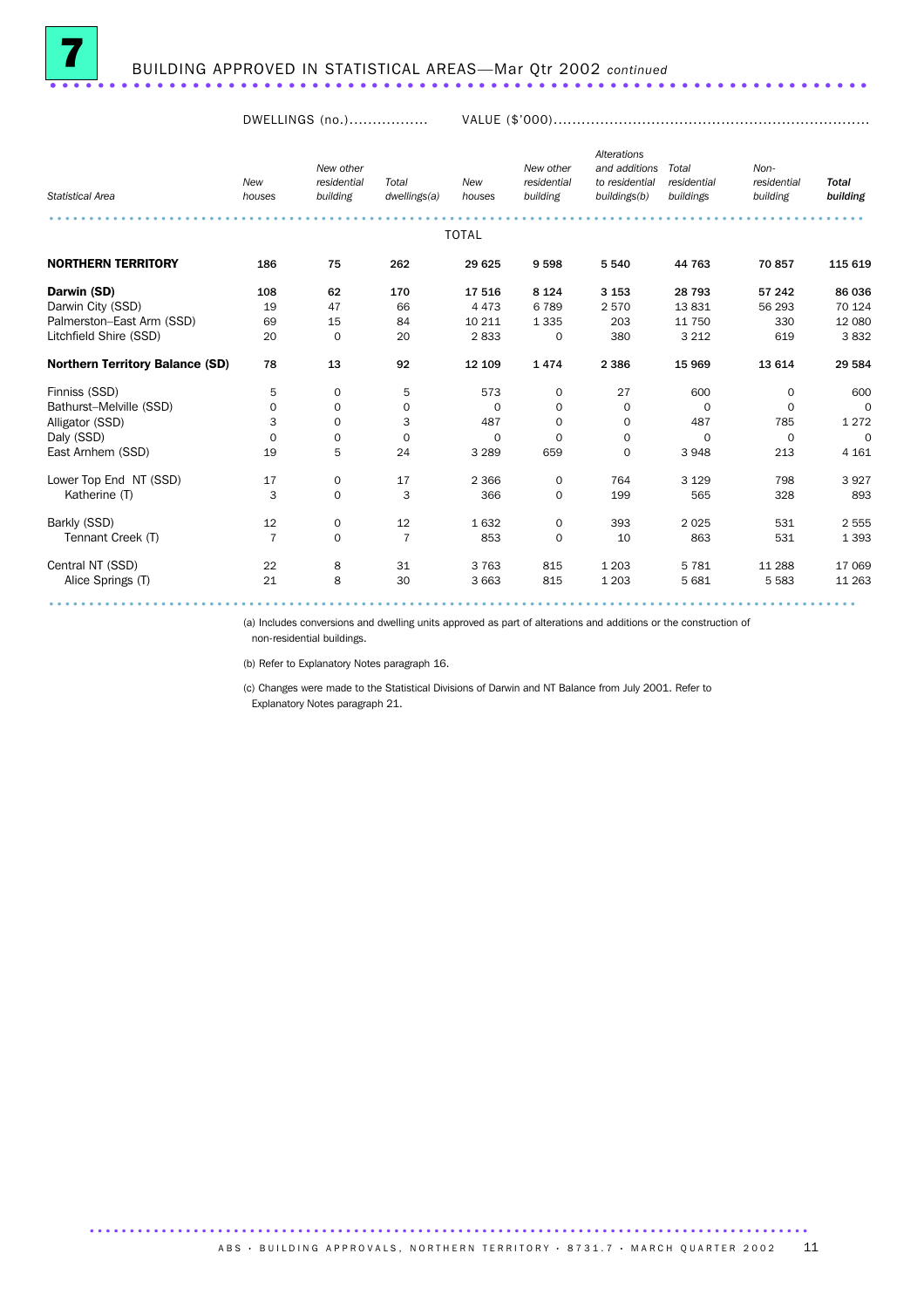# E X P L A N A T O R Y N O T E S

| INTRODUCTION       | 1 This publication presents monthly details of building work approved.                                                                                                                                                                                                                                                                                                                                                                                                                                                                                                                                                                                                                                                               |
|--------------------|--------------------------------------------------------------------------------------------------------------------------------------------------------------------------------------------------------------------------------------------------------------------------------------------------------------------------------------------------------------------------------------------------------------------------------------------------------------------------------------------------------------------------------------------------------------------------------------------------------------------------------------------------------------------------------------------------------------------------------------|
| SCOPE AND COVERAGE | <b>2</b> Statistics of building work approved are compiled from:<br>permits issued by licensed Private Building Certifiers or the Building Branch,<br>Northern Territory Department of Lands, Planning and Environment, in areas<br>subject to building control by those authorities;<br>contracts let or day labour work authorised by Commonwealth, State,<br>semi-government and local government authorities;<br>major building approvals in areas not subject to normal administrative<br>٠<br>approval e.g. building on remote mine sites.<br>3 The scope of the survey comprises the following:<br>construction of new buildings;<br>٠                                                                                        |
|                    | alterations and additions to existing buildings;<br>approved non-structural renovation and refurbishment work;<br>approved installation of integral building fixtures.<br>٠                                                                                                                                                                                                                                                                                                                                                                                                                                                                                                                                                          |
|                    | 4 From July 1990, the statistics include:<br>all approved new residential building valued at \$10,000 or more;<br>approved alterations and additions to residential building valued at \$10,000 or<br>more;<br>all approved non-residential building jobs valued at \$50,000 or more.<br>٠                                                                                                                                                                                                                                                                                                                                                                                                                                           |
|                    | 5 Excluded from the statistics is construction activity not defined as building<br>(e.g. roads, bridges, railways, earthworks, etc.). Statistics for this activity can be<br>found in Engineering Construction Activity, Australia (Cat. no. 8762.0).                                                                                                                                                                                                                                                                                                                                                                                                                                                                                |
| VALUE DATA         | 6 Statistics on the value of building work approved are derived by aggregating the<br>estimated 'value of building work when completed' as reported on building<br>approval documents provided to local councils or building approval authorities.<br>Conceptually these value data should exclude the value of land and landscaping<br>but include site preparation costs. These estimates are usually a reliable indicator<br>of the completed value of 'houses'. However, for 'other residential buildings' and<br>'non-residential buildings', they can differ significantly from the completed value of<br>the building as final costs and contracts have not been established before council<br>approval is sought and gained. |
|                    | 7 The ABS generally accepts values provided by approving bodies. Every effort is<br>made to ensure data are provided on a consistent basis, however, there may be<br>instances where value reported does not reflect the building completion value. For<br>example, the reported value for most project homes is the contract price, which<br>may include the cost of site preparation and landscaping. In other cases where a<br>builder is contracted to construct a dwelling based on the owner's plans, the value<br>may only be the builder's costs. Some councils do not use the value on approval<br>documents, instead deriving a value based on floor area and type of structure.                                           |
|                    | 8 From July 2000, value data includes the Goods and Services tax (GST) for<br>residential and non-residential building approvals. The ABS has consulted with<br>councils and other approving authorities to ensure that approval values are<br>reported inclusive of the GST. Where it was identified by a council or other<br>approving authority that approvals submitted from its jurisdiction were on a<br>GST-exclusive basis, the ABS has made adjustments to the data to ensure that<br>values were consistent with other data collected and were inclusive of GST.                                                                                                                                                           |

12 ABS · BUILDING APPROVALS, NORTHERN TERRITORY · 8731.7 · MARCH QUARTER 2002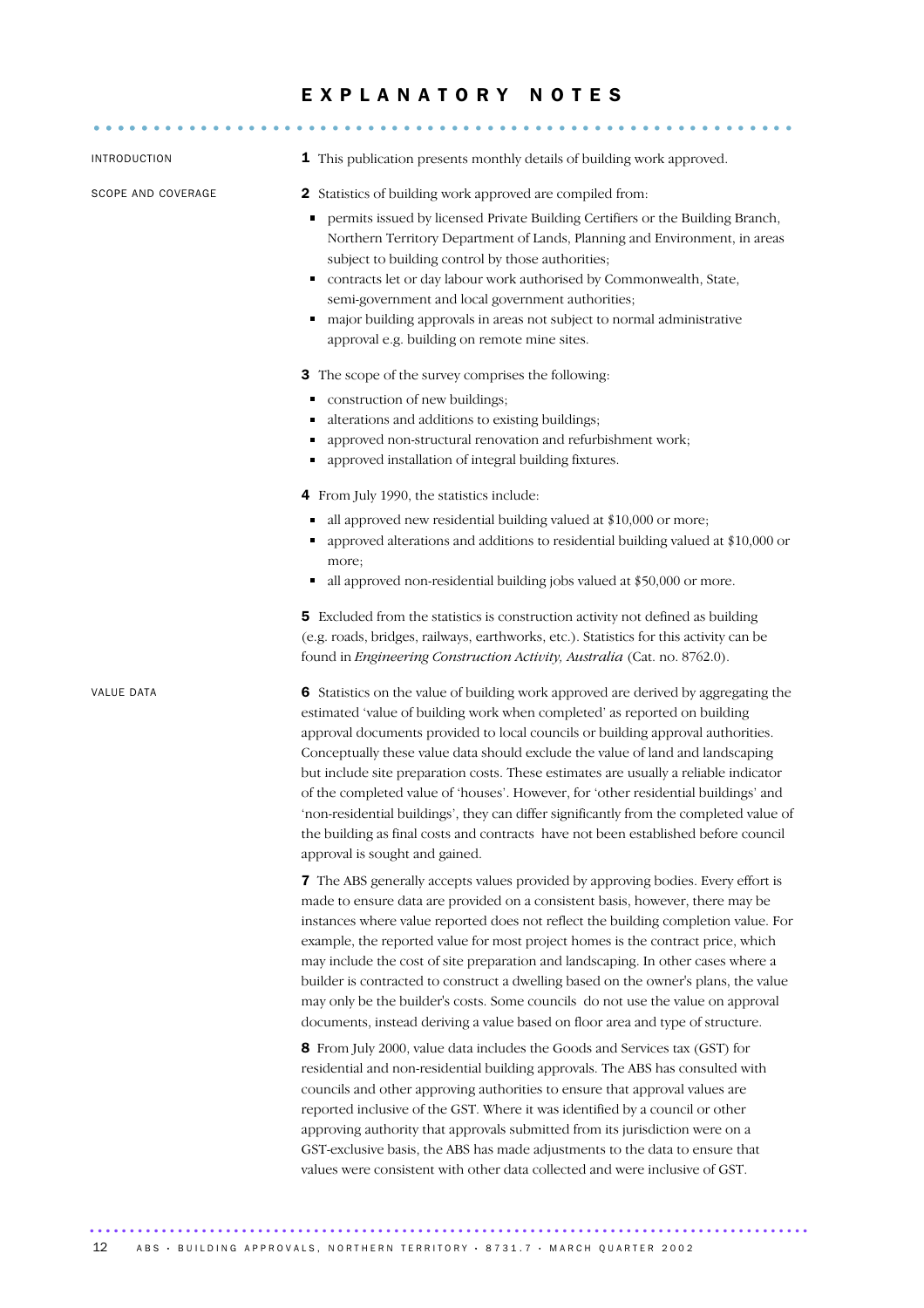# EXPLANATORY NOTES

........................................................... .....

| OWNERSHIP                | 9 Building ownership is classified as either public or private sector and is based on<br>the sector of intended owner of the completed building at the time of approval.<br>Residential buildings constructed by private sector builders under government<br>housing authority schemes are classified as public sector when the authority has<br>contracted, or intends to contract, to purchase the building on or before<br>completion. Buildings for Aboriginal Communities are included in the private<br>sector. However, if the building is owned by a Community Government Council it<br>will be included in the public sector.                                                                                                     |
|--------------------------|--------------------------------------------------------------------------------------------------------------------------------------------------------------------------------------------------------------------------------------------------------------------------------------------------------------------------------------------------------------------------------------------------------------------------------------------------------------------------------------------------------------------------------------------------------------------------------------------------------------------------------------------------------------------------------------------------------------------------------------------|
| BUILDING CLASSIFICATIONS | <b>10</b> Building approvals are classified both by the Type of Building (e.g. 'house',<br>'factory') and by the Type of Work involved (e.g. 'new', 'alterations and additions'<br>and 'conversions'). These classifications are often used in conjunction with each<br>other in this publication and are defined in the Glossary.                                                                                                                                                                                                                                                                                                                                                                                                         |
|                          | 11 The Type of Building classification refers to the intended major function of a<br>building. A building which is ancillary to other buildings or forms a part of a group<br>of related buildings is classified to the function of the specific building, not to the<br>function of the group as a whole.                                                                                                                                                                                                                                                                                                                                                                                                                                 |
|                          | 12 An example is the treatment of building work approved for a factory complex.<br>For instance, a detached administration building would be classified to Offices, a<br>detached cafeteria building to Shops, while the factory buildings would be<br>classified to Factories.                                                                                                                                                                                                                                                                                                                                                                                                                                                            |
|                          | 13 An exception to this rule is the treatment of group accommodation buildings.<br>For example, a student accommodation building on a university campus would be<br>classified to Education.                                                                                                                                                                                                                                                                                                                                                                                                                                                                                                                                               |
|                          | 14 In the case of a large multi-function building, which at the time of approval is<br>intended to have more than one purpose (e.g. a hotel/shops/casino project), the<br>ABS endeavours to split the approval details according to each main function.                                                                                                                                                                                                                                                                                                                                                                                                                                                                                    |
|                          | 15 Where this is not possible because separate details cannot be obtained, the<br>building is classified to the predominant function of the building on the basis of<br>the function which represents the highest proportion of the total value of the<br>project.                                                                                                                                                                                                                                                                                                                                                                                                                                                                         |
|                          | 16 The Type of Work classification refers to the building activity carried out.<br>Conversion jobs are included within existing categories, as follows: in tables 1 and<br>7 the number of Conversions are included in the appropriate Type of Building<br>category, while the value of Conversions are included in the 'Alterations and<br>additions to residential buildings' category in tables 2, 5 and 7.                                                                                                                                                                                                                                                                                                                             |
| <b>TREND ESTIMATES</b>   | 17 Smoothing seasonally adjusted series reduces the impact of the irregular<br>component of the seasonally adjusted series and creates trend estimates. For<br>monthly series, these trend estimates are derived by applying a 13-term<br>Henderson-weighted moving average to all months of the seasonally adjusted<br>series except the last six months. Trend series are created for the last six months<br>by applying surrogates of the Henderson moving average to the seasonally<br>adjusted series. For further information, see Information Paper: A Guide to<br>Interpreting Time Series-Monitoring 'Trends': an Overview (Cat. no. 1348.0) or<br>contact the Assistant Director, Time Series Analysis on Canberra 02 6252 6076. |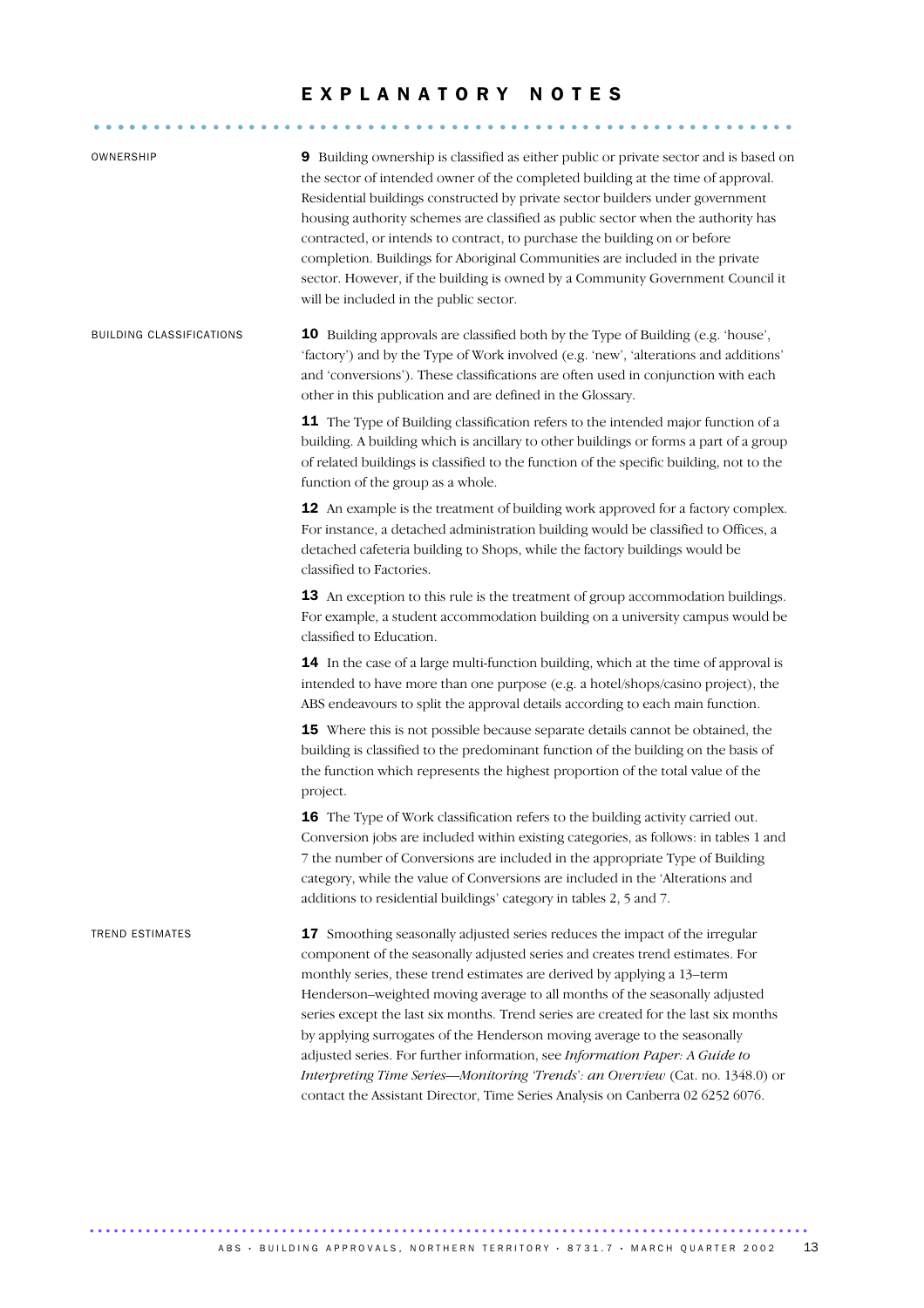# EXPLANATORY NOTES

........................................................... .....

| <b>TREND ESTIMATES continued</b>                             |                                         | 18 While the smoothing techniques described in paragraph 17 enable trend<br>estimates to be produced for the latest few periods, they do result in revisions to<br>the trend estimates as new data becomes available. Generally, revisions become<br>smaller over time and, after three months, usually have a negligible impact on the<br>series. Revisions to the original data and re-analysis of seasonal factors may also<br>lead to revisions to the trend.                                                                                                                                                                             |
|--------------------------------------------------------------|-----------------------------------------|-----------------------------------------------------------------------------------------------------------------------------------------------------------------------------------------------------------------------------------------------------------------------------------------------------------------------------------------------------------------------------------------------------------------------------------------------------------------------------------------------------------------------------------------------------------------------------------------------------------------------------------------------|
| CHAIN VOLUME MEASURES                                        | volume estimates.                       | <b>19</b> The chain volume measures appearing in this publication are annually<br>re-weighted chain Laspeyres indexes referenced to current price values in a chosen<br>reference year. The reference year will be updated annually in the September<br>publication. While current price estimates reflect both price and volume changes,<br>chain volume estimates measure changes in value after the direct effects of price<br>changes have been eliminated and therefore only reflect volume changes. The<br>direct impact of the GST is a price change, and hence is removed from chain                                                  |
|                                                              |                                         | 20 Further information on the nature and concepts of chain volume measures is<br>contained in the ABS publication Information Paper: Introduction of Chain<br>Volume Measures in the Australian National Accounts (Cat. no. 5248.0).                                                                                                                                                                                                                                                                                                                                                                                                          |
| AUSTRALIAN STANDARD<br>GEOGRAPHICAL CLASSIFICATION<br>(ASGC) |                                         | 21 Area statistics are now classified to the Australian Standard Geographical<br>Classification (ASGC), 2001 Edition (Cat. no. 1216.0), effective from 1 July 2001.<br>From July 2001 the Statistical Division of Darwin includes Litchfield Shire,<br>previously in the Statistical Division of Northern Territory Balance.                                                                                                                                                                                                                                                                                                                  |
| ABS DATA AVAILABLE ON REQUEST                                |                                         | 22 As well as the statistics included in this and related publications, the ABS may<br>have other relevant data available on request. Inquiries should be made to the<br>National Information and Referral Service on 1300 135 070.                                                                                                                                                                                                                                                                                                                                                                                                           |
| RELATED PUBLICATIONS                                         | Ξ<br>٠<br>٠<br>Ξ<br>٠                   | 23 Users may also wish to refer to the following publications:<br>Building Activity, Australia (Cat. no. 8752.0)<br>Building Activity, Australia: Dwelling Unit Commencements (Cat. no. 8750.0)<br>Building Activity, Northern Territory (Cat. no. 8752.7)<br>Building Approvals, Australia (Cat. no. 8731.0)<br>Construction Work Done, Australia, Preliminary (Cat. no 8755.0)<br>Engineering Construction Activity, Australia (Cat. no. 8762.0)<br>House Price Indexes: Eight Capital Cities (Cat. no. 6416.0)<br>Housing Finance for Owner Occupation, Australia (Cat. no. 5609.0)<br>Producer Price Indexes, Australia (Cat. no. 6427.0) |
| <b>RELATED PUBLICATIONS continued</b>                        |                                         | 24 While building approvals value series are shown inclusive of GST, this is<br>different to the value series shown in the Building Activity publications<br>(Cat. nos 8752.0, 8752.7 and 8755.0), in which residential work will be published<br>inclusive of GST and non-residential work exclusive of GST. In the Engineering<br>Construction Activity, Australia (Cat. no. 8762.0) all values will exclude GST.                                                                                                                                                                                                                           |
| ROUNDING                                                     |                                         | 25 When figures have been rounded, discrepancies may occur between sums of<br>the component items and totals.                                                                                                                                                                                                                                                                                                                                                                                                                                                                                                                                 |
| SYMBOLS AND OTHER USAGES                                     | n.a.<br>SD<br><b>SSD</b><br>$\mathbf T$ | not available<br><b>Statistical Division</b><br>Statistical Subdivision<br>Town                                                                                                                                                                                                                                                                                                                                                                                                                                                                                                                                                               |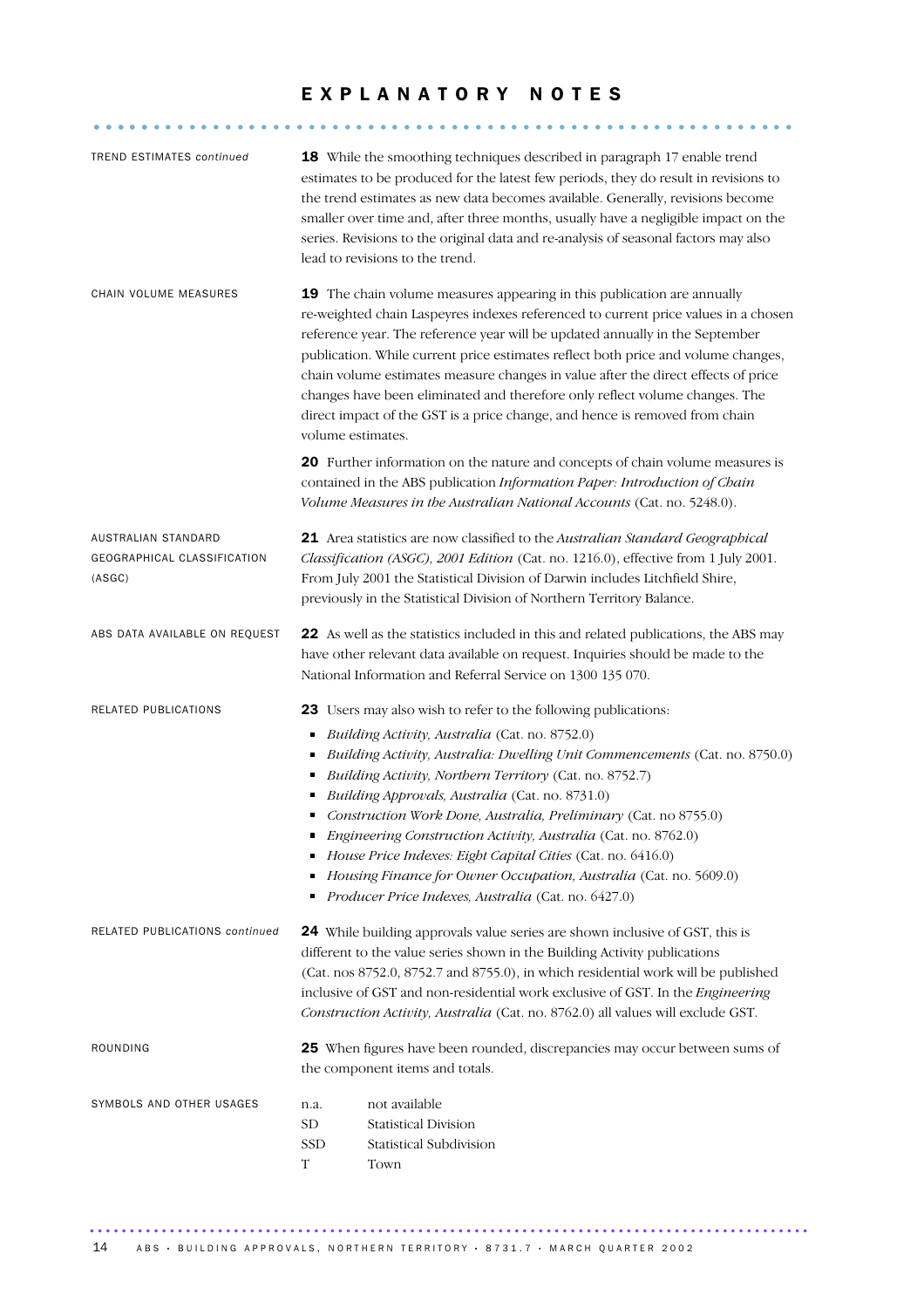## G L O S S A R Y

.......................................................... .......

| Alterations and additions to<br>Alterations and additions carried out on existing residential buildings, which may<br>residential buildings<br>result in the creation of new dwelling units. See also Explanatory Notes<br>paragraph 16.<br><b>Building</b><br>A building is a rigid, fixed and permanent structure which has a roof. Its intended<br>purpose is primarily to house people, plant, machinery, vehicles, goods or<br>livestock. An integral feature of a building's design is the provision for regular<br>access by persons in order to satisfy its intended use.<br>Conversion<br>Building activity which converts a non-residential building to a residential<br>building, e.g. conversion of a warehouse to residential apartments. Conversion is<br>considered to be a special type of alteration, and these jobs have been separately<br>identified as such from the July 1996 reference month. See also Explanatory<br>Notes paragraph 16.<br>Dwelling unit<br>A dwelling unit is a self-contained suite of rooms, including cooking and bathing<br>facilities and intended for long-term residential use. Regardless of whether they<br>are self-contained or not, units within buildings offering institutional care<br>(e.g. hospitals) or temporary accommodation (e.g. motels, hostels and holiday<br>apartments) are not defined as dwelling units. Such units are included in the<br>appropriate category of non-residential building approvals. Dwelling units can be<br>created in one of four ways: through new work to create a residential building;<br>through alteration/addition work to an existing residential building; through<br>either new or alteration/addition work on non-residential building or through<br>conversion of a non-residential building to a residential building.<br>Educational<br>Includes schools, colleges, kindergartens, libraries, museums and universities.<br>Entertainment and<br>Includes clubs, cinemas, sport and recreation centres.<br>recreational<br>Includes paper mills, oil refinery buildings, brickworks and powerhouses.<br>Factories<br>Dwellings not having their own private grounds and usually sharing a common<br>Flats, units or apartments<br>entrance, foyer or stairwell.<br>Health<br>Includes hospitals, nursing homes, surgeries, clinics and medical centres.<br>Hotels, motels and other short<br>Includes hostels, boarding houses, guest houses, and holiday apartment<br>term accommodation<br>buildings.<br>House<br>A house is a detached building primarily used for long term residential purposes.<br>It consists of one dwelling unit. For instance, detached 'granny flats' and<br>detached dwelling units (e.g. caretaker's residences) associated with a<br>non-residential building are defined as houses.<br>Miscellaneous<br>Includes justice and defence buildings, welfare and charitable homes, prisons and<br>reformatories, maintenance camps, farming and livestock buildings, veterinary<br>clinics, child-minding centres, police stations and public toilets.<br>New building work<br>Building activity which will result in the creation of a building which previously<br>did not exist. | Alterations and additions | Building activity carried out on existing buildings. Includes adding to or<br>diminishing floor area, altering the structural design of a building and affixing<br>rigid components which are integral to the functioning of the building. |
|------------------------------------------------------------------------------------------------------------------------------------------------------------------------------------------------------------------------------------------------------------------------------------------------------------------------------------------------------------------------------------------------------------------------------------------------------------------------------------------------------------------------------------------------------------------------------------------------------------------------------------------------------------------------------------------------------------------------------------------------------------------------------------------------------------------------------------------------------------------------------------------------------------------------------------------------------------------------------------------------------------------------------------------------------------------------------------------------------------------------------------------------------------------------------------------------------------------------------------------------------------------------------------------------------------------------------------------------------------------------------------------------------------------------------------------------------------------------------------------------------------------------------------------------------------------------------------------------------------------------------------------------------------------------------------------------------------------------------------------------------------------------------------------------------------------------------------------------------------------------------------------------------------------------------------------------------------------------------------------------------------------------------------------------------------------------------------------------------------------------------------------------------------------------------------------------------------------------------------------------------------------------------------------------------------------------------------------------------------------------------------------------------------------------------------------------------------------------------------------------------------------------------------------------------------------------------------------------------------------------------------------------------------------------------------------------------------------------------------------------------------------------------------------------------------------------------------------------------------------------------------------------------------------------------------------------------------------------------------------------------------------------------------------------------------------------------------------------------------------------------------------------------------------------------------------------------------------------|---------------------------|--------------------------------------------------------------------------------------------------------------------------------------------------------------------------------------------------------------------------------------------|
|                                                                                                                                                                                                                                                                                                                                                                                                                                                                                                                                                                                                                                                                                                                                                                                                                                                                                                                                                                                                                                                                                                                                                                                                                                                                                                                                                                                                                                                                                                                                                                                                                                                                                                                                                                                                                                                                                                                                                                                                                                                                                                                                                                                                                                                                                                                                                                                                                                                                                                                                                                                                                                                                                                                                                                                                                                                                                                                                                                                                                                                                                                                                                                                                                        |                           |                                                                                                                                                                                                                                            |
|                                                                                                                                                                                                                                                                                                                                                                                                                                                                                                                                                                                                                                                                                                                                                                                                                                                                                                                                                                                                                                                                                                                                                                                                                                                                                                                                                                                                                                                                                                                                                                                                                                                                                                                                                                                                                                                                                                                                                                                                                                                                                                                                                                                                                                                                                                                                                                                                                                                                                                                                                                                                                                                                                                                                                                                                                                                                                                                                                                                                                                                                                                                                                                                                                        |                           |                                                                                                                                                                                                                                            |
|                                                                                                                                                                                                                                                                                                                                                                                                                                                                                                                                                                                                                                                                                                                                                                                                                                                                                                                                                                                                                                                                                                                                                                                                                                                                                                                                                                                                                                                                                                                                                                                                                                                                                                                                                                                                                                                                                                                                                                                                                                                                                                                                                                                                                                                                                                                                                                                                                                                                                                                                                                                                                                                                                                                                                                                                                                                                                                                                                                                                                                                                                                                                                                                                                        |                           |                                                                                                                                                                                                                                            |
|                                                                                                                                                                                                                                                                                                                                                                                                                                                                                                                                                                                                                                                                                                                                                                                                                                                                                                                                                                                                                                                                                                                                                                                                                                                                                                                                                                                                                                                                                                                                                                                                                                                                                                                                                                                                                                                                                                                                                                                                                                                                                                                                                                                                                                                                                                                                                                                                                                                                                                                                                                                                                                                                                                                                                                                                                                                                                                                                                                                                                                                                                                                                                                                                                        |                           |                                                                                                                                                                                                                                            |
|                                                                                                                                                                                                                                                                                                                                                                                                                                                                                                                                                                                                                                                                                                                                                                                                                                                                                                                                                                                                                                                                                                                                                                                                                                                                                                                                                                                                                                                                                                                                                                                                                                                                                                                                                                                                                                                                                                                                                                                                                                                                                                                                                                                                                                                                                                                                                                                                                                                                                                                                                                                                                                                                                                                                                                                                                                                                                                                                                                                                                                                                                                                                                                                                                        |                           |                                                                                                                                                                                                                                            |
|                                                                                                                                                                                                                                                                                                                                                                                                                                                                                                                                                                                                                                                                                                                                                                                                                                                                                                                                                                                                                                                                                                                                                                                                                                                                                                                                                                                                                                                                                                                                                                                                                                                                                                                                                                                                                                                                                                                                                                                                                                                                                                                                                                                                                                                                                                                                                                                                                                                                                                                                                                                                                                                                                                                                                                                                                                                                                                                                                                                                                                                                                                                                                                                                                        |                           |                                                                                                                                                                                                                                            |
|                                                                                                                                                                                                                                                                                                                                                                                                                                                                                                                                                                                                                                                                                                                                                                                                                                                                                                                                                                                                                                                                                                                                                                                                                                                                                                                                                                                                                                                                                                                                                                                                                                                                                                                                                                                                                                                                                                                                                                                                                                                                                                                                                                                                                                                                                                                                                                                                                                                                                                                                                                                                                                                                                                                                                                                                                                                                                                                                                                                                                                                                                                                                                                                                                        |                           |                                                                                                                                                                                                                                            |
|                                                                                                                                                                                                                                                                                                                                                                                                                                                                                                                                                                                                                                                                                                                                                                                                                                                                                                                                                                                                                                                                                                                                                                                                                                                                                                                                                                                                                                                                                                                                                                                                                                                                                                                                                                                                                                                                                                                                                                                                                                                                                                                                                                                                                                                                                                                                                                                                                                                                                                                                                                                                                                                                                                                                                                                                                                                                                                                                                                                                                                                                                                                                                                                                                        |                           |                                                                                                                                                                                                                                            |
|                                                                                                                                                                                                                                                                                                                                                                                                                                                                                                                                                                                                                                                                                                                                                                                                                                                                                                                                                                                                                                                                                                                                                                                                                                                                                                                                                                                                                                                                                                                                                                                                                                                                                                                                                                                                                                                                                                                                                                                                                                                                                                                                                                                                                                                                                                                                                                                                                                                                                                                                                                                                                                                                                                                                                                                                                                                                                                                                                                                                                                                                                                                                                                                                                        |                           |                                                                                                                                                                                                                                            |
|                                                                                                                                                                                                                                                                                                                                                                                                                                                                                                                                                                                                                                                                                                                                                                                                                                                                                                                                                                                                                                                                                                                                                                                                                                                                                                                                                                                                                                                                                                                                                                                                                                                                                                                                                                                                                                                                                                                                                                                                                                                                                                                                                                                                                                                                                                                                                                                                                                                                                                                                                                                                                                                                                                                                                                                                                                                                                                                                                                                                                                                                                                                                                                                                                        |                           |                                                                                                                                                                                                                                            |
|                                                                                                                                                                                                                                                                                                                                                                                                                                                                                                                                                                                                                                                                                                                                                                                                                                                                                                                                                                                                                                                                                                                                                                                                                                                                                                                                                                                                                                                                                                                                                                                                                                                                                                                                                                                                                                                                                                                                                                                                                                                                                                                                                                                                                                                                                                                                                                                                                                                                                                                                                                                                                                                                                                                                                                                                                                                                                                                                                                                                                                                                                                                                                                                                                        |                           |                                                                                                                                                                                                                                            |
|                                                                                                                                                                                                                                                                                                                                                                                                                                                                                                                                                                                                                                                                                                                                                                                                                                                                                                                                                                                                                                                                                                                                                                                                                                                                                                                                                                                                                                                                                                                                                                                                                                                                                                                                                                                                                                                                                                                                                                                                                                                                                                                                                                                                                                                                                                                                                                                                                                                                                                                                                                                                                                                                                                                                                                                                                                                                                                                                                                                                                                                                                                                                                                                                                        |                           |                                                                                                                                                                                                                                            |
|                                                                                                                                                                                                                                                                                                                                                                                                                                                                                                                                                                                                                                                                                                                                                                                                                                                                                                                                                                                                                                                                                                                                                                                                                                                                                                                                                                                                                                                                                                                                                                                                                                                                                                                                                                                                                                                                                                                                                                                                                                                                                                                                                                                                                                                                                                                                                                                                                                                                                                                                                                                                                                                                                                                                                                                                                                                                                                                                                                                                                                                                                                                                                                                                                        |                           |                                                                                                                                                                                                                                            |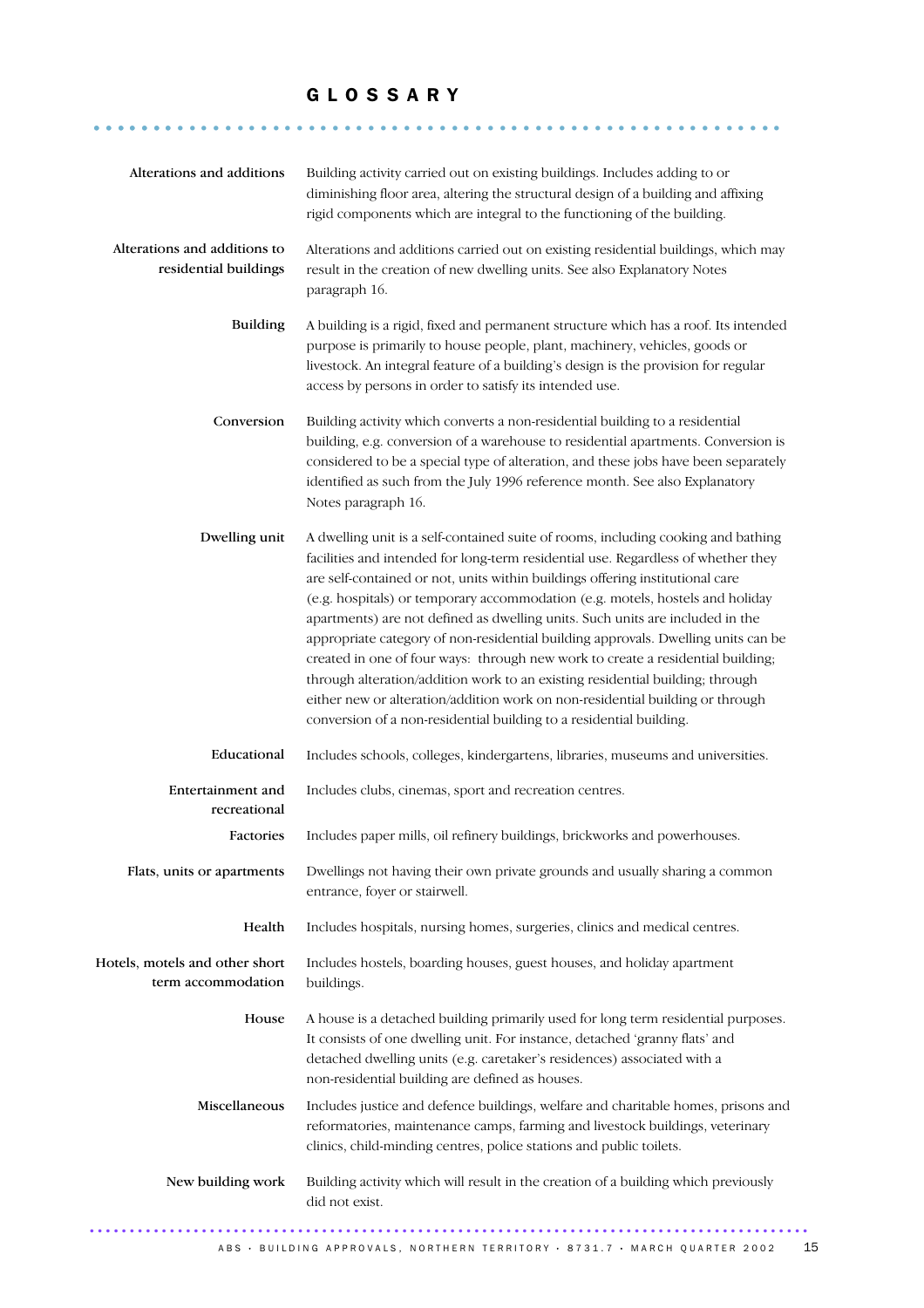## G L O S S A R Y

.......................................................... .......

| New other residential<br>buildings                  | Building activity which will result in the creation of a residential building other<br>than a house, which previously did not exist.                                                                                                                                                                                                                                                                                                                                                                                                                                                                                                                                                                                                                                                                                                                            |
|-----------------------------------------------------|-----------------------------------------------------------------------------------------------------------------------------------------------------------------------------------------------------------------------------------------------------------------------------------------------------------------------------------------------------------------------------------------------------------------------------------------------------------------------------------------------------------------------------------------------------------------------------------------------------------------------------------------------------------------------------------------------------------------------------------------------------------------------------------------------------------------------------------------------------------------|
| New residential                                     | Building activity which will result in the creation of any residential building<br>(house or other residential) which previously did not exist.                                                                                                                                                                                                                                                                                                                                                                                                                                                                                                                                                                                                                                                                                                                 |
| Non-residential building                            | A non-residential building is primarily intended for purposes other than long<br>term residential purposes. Note that, on occasions, one or more dwelling units<br>may be created through non-residential building activity. Prior to the April 1998<br>issue of this publication, they have been included in the 'Conversions, etc.'<br>column in tables showing dwelling units approved. They are now identified<br>separately (e.g. see table 7). However, the value of these dwelling units cannot be<br>separated out from that of the non-residential building which they are part of,<br>therefore the value associated with these remain in the appropriate<br>Non-residential category.                                                                                                                                                                |
| Offices                                             | Includes banks, post offices and council chambers.                                                                                                                                                                                                                                                                                                                                                                                                                                                                                                                                                                                                                                                                                                                                                                                                              |
| Other business premises                             | Includes warehouses, service stations, transport depots and terminals, electricity<br>substation buildings, telephone exchanges, broadcasting and film studios.                                                                                                                                                                                                                                                                                                                                                                                                                                                                                                                                                                                                                                                                                                 |
| Other dwellings                                     | Includes all dwellings other than houses. They can be created by: the creation of<br>new other residential buildings (e.g. flats); alteration/addition work to an existing<br>residential building; either new or alteration/addition work on a non-residential<br>building; conversion of a non-residential building to a residential building<br>creating more than one dwelling unit.                                                                                                                                                                                                                                                                                                                                                                                                                                                                        |
| Other residential building                          | An other residential building is a building other than a house primarily used for<br>long-term residential purposes. An other residential building contains more than<br>one dwelling unit. Other residential buildings are coded to the following<br>categories: semi-detached, row or terrace house or townhouse with one storey;<br>semi-detached, row or terrace house or townhouse with two or more storeys;<br>flat, unit or apartment in a building of one or two storeys; flat, unit or apartment<br>in a building of three storeys; flat, unit or apartment in a building of four or more<br>storeys; flat, unit or apartment attached to a house; other/number of storeys<br>unknown. The latter two categories are included with the semi-detached, row or<br>terrace house or townhouse with one storey category in table 9 of this<br>publication. |
| Religious                                           | Includes convents, churches, temples, mosques, monasteries and noviciates.                                                                                                                                                                                                                                                                                                                                                                                                                                                                                                                                                                                                                                                                                                                                                                                      |
| Residential building                                | A residential building is a building consisting of one or more dwelling units.<br>Residential buildings can be either houses or other residential buildings.                                                                                                                                                                                                                                                                                                                                                                                                                                                                                                                                                                                                                                                                                                    |
| Semi-detached, row or terrace<br>houses, townhouses | Dwellings having their own private grounds with no other dwellings above or<br>below.                                                                                                                                                                                                                                                                                                                                                                                                                                                                                                                                                                                                                                                                                                                                                                           |
| Shops                                               | Includes retail shops, restaurants, taverns and shopping arcades.                                                                                                                                                                                                                                                                                                                                                                                                                                                                                                                                                                                                                                                                                                                                                                                               |